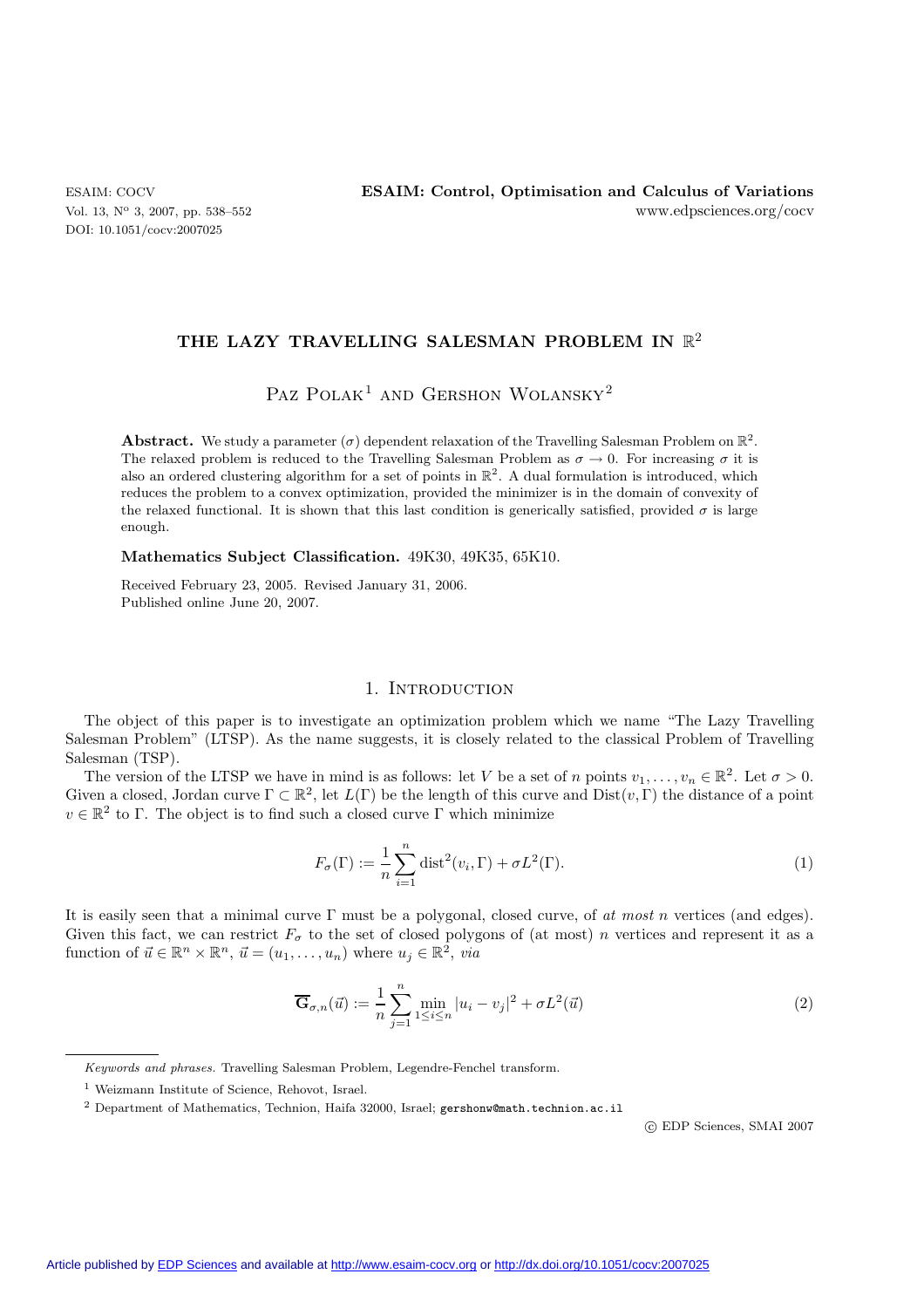where

$$
L(\vec{u}) := \sqrt{\left[\sum_{1}^{n} |u_{i+1} - u_i|\right]^2}.
$$
 (3)

Here, the closed polygon Γ is represented by an ordered set of the (not necessarily distinct) vertices  $u_1, \ldots, u_n$ , where we identify  $u_{n+1}$  with  $u_1$ .

Note that  $F_{\sigma}$  is a relaxation of a version of the TSP defined as:

**TSP**: *Find the shortest possible closed path in*  $\mathbb{R}^2$  *which contains all the points*  $\{v_1, \ldots, v_n\} := V$ *.* 

Indeed, TSP is the limit of the LTSP where  $\sigma \to 0$ . Intuitively, this follows from the observation that, in this limit, the first term of  $F_{\sigma}$  must be very small for the minimizer, so the optimal curve Γ corresponding to small  $\sigma > 0$  must be very close to any point  $v \in V$ . Hence the optimal  $\Gamma$  is a polygon of *n* vertices, where each vertex is very close (in fact,  $O(\sigma^{1/2})$  close) to a corresponding  $v \in V$ . Once the set of vertices  $u_1, \ldots, u_n \in \mathbb{R}^2$ of Γ is determined, their ordering should minimize the second part of  $F_{\sigma}$ , namely, the polygonal curve Γ is the solution of TSP corresponding to the points  $u_1, \ldots, u_n \approx v_1, \ldots, v_n$  in the optimal order.

The LTSP can be seen in a broader context of snakes, elastic networks and Kohonen maps.

The snake was proposed in 1987 [13] as an active contour algorithm for edge linking. This is a basic operation in image analysis whose goal is as follows: For a given set of n points representing an edge of an image, find an *ordered* set (usually large) of m points which approximates a continuous boundary. It is formulated as a nonlinear optimization problem for the cost function (see [2])

$$
J(\vec{u}) = -\sum_{i=1}^{m} \sum_{j=1}^{n} \phi_{\beta} \left( |u_i - v_j|^2 \right) + \sigma \vec{u}^t \mathbf{A} \vec{u}
$$
 (4)

where  $\phi_{\beta}(d) = \exp(-d/2\beta^2)$ , A is a symmetric,  $2m \times 2m$  Toeplitz matrix, and  $\sigma > 0$  a fixed parameter (which may depend on  $m$ ).

Elastic networks were proposed by Durbin and Willshaw [3], (see also [9]) for the purpose of finding the shorts routes of the TSP. It was also suggested as a tool for image analysis [12]. It's objective, similar to this of the snake, is to order the set of detected points along a continuous curve. However, there is a difference between the two methods, as an edge detector (such as the snake) is designed to disregard spurious edge points and, in addition, to penalize curves of large curvature. The elastic network, on the other hand, is proposed to take into account *all* the points in the data base and penalize *long* curves. The cost function for an elastic network is of the form

$$
J(\vec{u}) = -2\frac{\beta^2}{n} \sum_{i=1}^n \log \left( \sum_{j=1}^m \phi_\beta \left( |u_j - v_i|^2 \right) \right) + m \sigma \, \vec{u}^t \mathbf{A} \vec{u}
$$
 (5)

where **A** is a regularization matrix, *e.g.*

$$
\vec{u}^t \mathbf{A} \vec{u} = \sum_{j=1}^m |u_{j+1} - u_j|^2; \quad u_{n+1} = u_1 \tag{6}
$$

and the scaling factor m of the second term of (5) is determined so that it's stationary value is an approximation of the square of the path's length <sup>1</sup> as  $m \to \infty$ . Note also that the first term in (5) tends to the first term of (2), as  $\beta \rightarrow 0$ .

The Kohonen map [7] is another algorithm of objects linking. Like (4) and (5), it contains an external potential term and a regularization term. A unified approach of snakes, elastic nets and Kohonen maps is described in [1]. For comparison of all these methods and the Burr's modified elastic net (which is very similar to our approach), see [4].

<sup>&</sup>lt;sup>1</sup>The function (6) is an approximation for the square length if  $m \gg \Delta/\delta$ , where  $\Delta$  (respectively  $\delta$ ) is the maximal (respectively minimal) distance between two "cities" in  $V$ .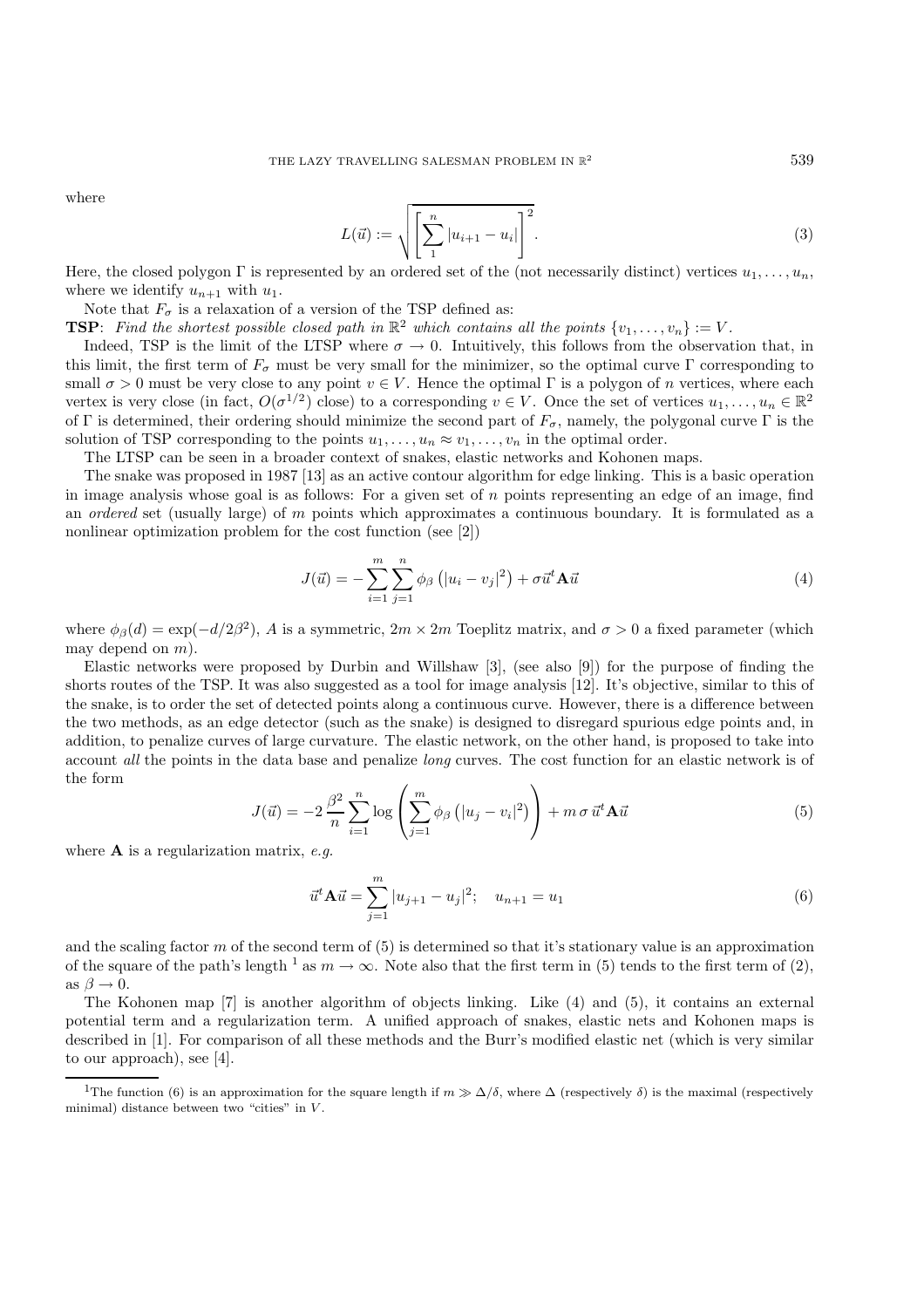

FIGURE 1. Typical solution of the LTSP when  $\sigma$  is large enough: the optimal polygon is convex and each input point belongs to a normal cone on one of the vertices (marked by the dash lines).

The LTSP can also be seen as a particular case of this unified approach. The difference between the LTSP and the elastic net (in the limit  $\beta = 0$ ) is the form of the regularizing term. In LTSP the regularizing term (3) is given by the *exact* length square of the orbit while in elastic nets the regularizing term (6) is the sum of squares of the distances between consecutive points. The relation  $m\vec{u}^t \mathbf{A}\vec{u} \approx L(\vec{u})$  is valid only for optimal solutions in the limit of large m.

The main advantage of the LTSP is, therefore, that it represents a *continuous* algorithm for the TSP *without* the need to increase the number of test points  $(m)$  above the number of "cities"  $(n)$ . The disadvantage is that the path length (3) is not a quadratic function as in (6). As such, it is harder to calculate numerically (since it involves the evaluation of the quare-root), and turns out to be non-smooth at points where two (or more) of the vertices coincide. This last point, however, makes it also more interesting, as explained below.

The interest we have in the LTSP is not only due to its relation to the TSP. As  $\sigma$  is increased, the optimal polygonal solutions  $\Gamma_{\sigma}$  may undergo a "phase change", where two, or more of its vertices may coincide. The number of vertices k of the optimal polygons my satisfy  $k < n$  for sufficiently large  $\sigma$  – see Figure 1.

This leads to an, apparently, new version of a clustering problem, where the given set  $V \subset \mathbb{R}^2$  is clustered into  $k$  disjoint subsets of "mutually closed" points. Unlike other clustering algorithms, the number of clusters k is not determined *a priori*, but depends on the parameter  $\sigma$ . For a related method, see [5]. Application of clustering induced by TSP in biology can be found in [10].

In this paper we apply a dual formulation for the cost function (3) of the TSP, as well as to the LTSP (2). This dual formulation enables us to calculate the *convexification* of these problems in an efficient<sup>2</sup> way. This yields an efficient computation of *lower bound* of the optimal solution. In addition, we show that, for sufficiently large  $\sigma$ , the LTSP is convex near the optimal solution. In particular, it is possible to calculate efficiently the optimal solution for the clustering problem associated with the LTSP of sufficiently large  $\sigma$ .

### 1.1. **Layout**

In Section 2 we establish some notations and formulate the LTSP. We also study some properties of its minimizers. In Section 3 we consider the TSP as a limit  $\sigma = 0$  of the LTSP as formulated in Section 2 and

<sup>&</sup>lt;sup>2</sup>That is, in time which is polynomial in the number of "cities"  $n$ .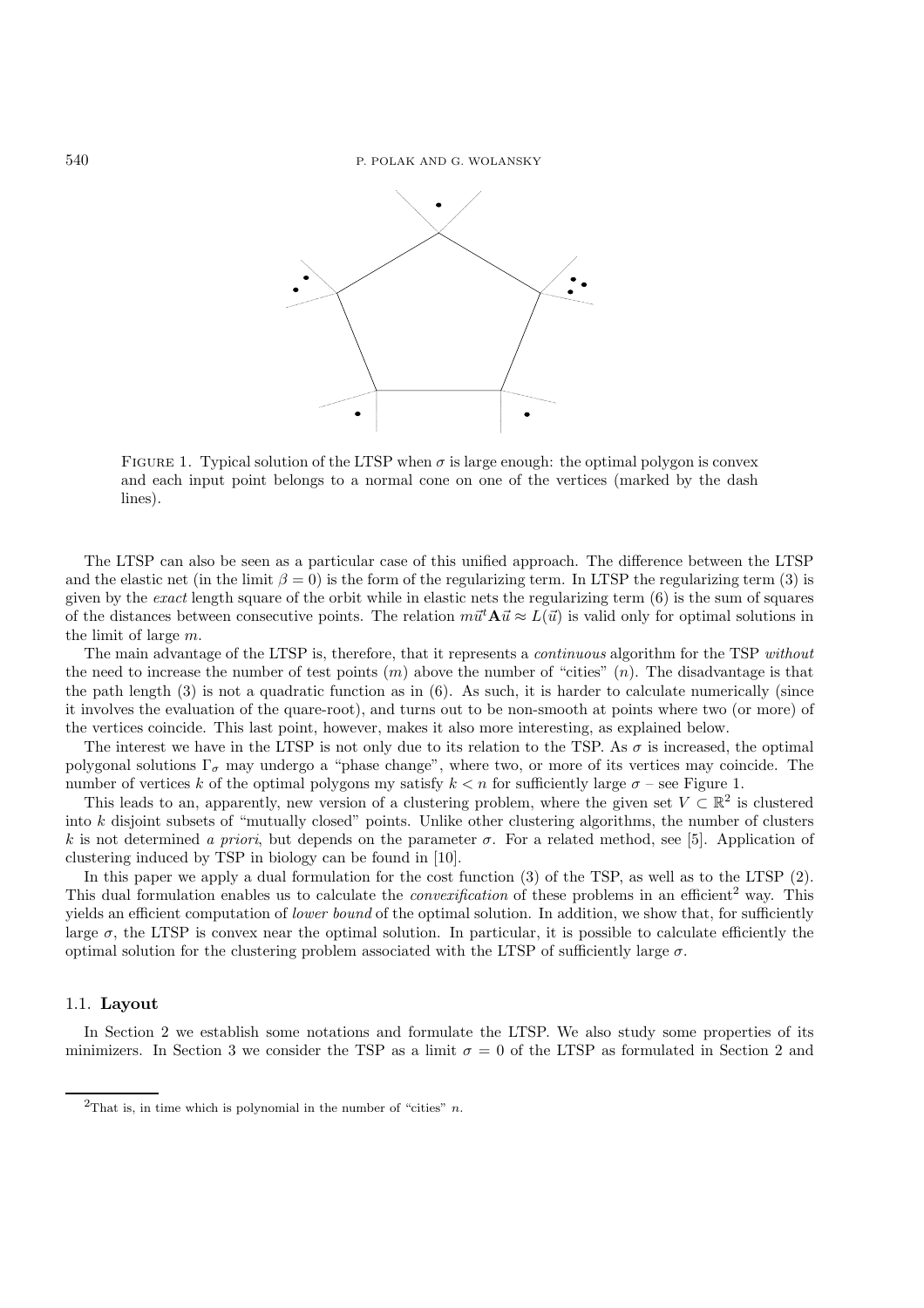introduce its dual formulation. The dual problem is convex and can be computed efficiently. However, the optimality of this estimate, as well as the validity of the dual formulation, is conditioned on the assumption that the minimizer is in the domain of convexity of the TSP.

In Section 4 we extend the dual formulation to the LTSP. In addition, we introduce the analog of the results of Section 3 for this case.

Finally, in Section 5 we show the optimality of the main results of Section 4 for almost all distributions of points  $(v_1,\ldots,v_n)$  if the relaxation parameter  $\sigma$  is large enough.

## 2. Formulation of the LTSP

Let  $\{v_i\}_{i=1}^n$  be a set of points in  $\mathbb{C} \equiv \mathbb{R}^2$ . We define an order on this set by representing it as an element  $\vec{v} \in \mathbb{C}^n$  in the following way

$$
\vec{v}=(v_1,\ldots,v_n).
$$

**Remark 2.1.** We *always* identify  $v_{n+1}$  with  $v_1$ .

**Notations.** Let  $S_n$  be the group of permutations on  $\{1,\ldots,n\}$ ,  $\tau$  any permutation in  $S_n$ ,  $\tau_c$  the cyclic permutation  $\tau_c(i) = i + 1$  and  $\vec{u} = (u_1, \ldots, u_n) \in \mathbb{C}^n$ ,

- (i)  $\vec{u}_{\tau} := (u_{\tau_1}, \ldots, u_{\tau_n});$
- (ii)  $\vec{\delta}u := \vec{u}_{\tau_c} \vec{u} \in \mathbb{C}^n;$
- (iii) for  $u, v \in \mathbb{C}$ ,  $\overline{[u, v]} := \cup_{0 \leq t \leq 1} \{tu + (1 t)v\} \subset \mathbb{C}$ ;
- (iv) the closed polygon  $\mathbf{p}_{\vec{\delta}u} := \bigcup_{1}^{n} \overline{[u_{i+1} u_i]} \subset \mathbb{C}$ ;
- (v) the length of this path is  $\mathbf{L}_n(\vec{u}) := L(\mathbf{p}_{\vec{\delta}u}) := \sum_{i=1}^n |u_{i+1} u_i|;$
- (vi)  $\|\vec{u} \vec{v}\| := \sqrt{\sum_{i=1}^{n} |u_i v_i|^2}$  stands for the Euclidean norm in  $\mathbb{C}^n$ .

**Definition 2.2.** Let  $\mathbf{G}_{\sigma,n} : \mathbb{C}^n \times \mathbb{C}^n \to \mathbb{R}^+$  given by

$$
\mathbf{G}_{\sigma,n}(\vec{u},\vec{v}) := \frac{1}{n} ||\vec{u} - \vec{v}||^2 + \sigma \mathbf{L}_n^2(\vec{u}).
$$

Clearly,  $\mathbf{L}_n$  is a coercive, convex function. If we fix  $\vec{v} \in \mathbb{C}^n$  then  $\mathbf{G}_{\sigma,n}(\cdot,\vec{v})$  is a strictly convex, coercive and continuous function of the first variable. Hence

**Lemma 2.3.** For every  $n \in \mathbb{N}$ ,  $\sigma > 0$  and  $\vec{v} \in \mathbb{C}^n$ ,  $\mathbf{G}_{\sigma,n}(\cdot, \vec{v})$  has a unique minimizer.

Another definition we need is:

 $\textbf{Definition 2.4.} \ \mathbf{G}^{\tau}_{\sigma,n}(\vec{u},\vec{v}):=\mathbf{G}_{\sigma,n}(\vec{u},\vec{v}_{\tau}) \quad \forall \vec{u}, \ \vec{v} \in \mathbb{C}^n.$ 

The last definition provides us with new function on  $\mathbb{C}^{2n}$ .

 $\textbf{Definition 2.5.} \ \overline{\mathbf{G}}_{\sigma,n}(\vec{u},\vec{v}) := \min_{\tau \in S_n} \mathbf{G}_{\sigma,n}^{\tau}(\vec{u},\vec{v}).$ 

The observation that a minimizer  $\Gamma$  of the functional  $F_{\sigma}$  given by (1) is a polygon of at most n vertices implies that  $\Gamma = \mathbf{p}_{\vec{\delta}_u}$  where  $\vec{u}$  is a minimizer of  $\overline{\mathbf{G}}_{\sigma,n}(\cdot,\vec{v})$ . In particular, some of the coordinates of  $\vec{u}$  may coincide, if the number of the vertices of the optimal polygon  $\Gamma$  is smaller than n.

By Lemma 2.3 we get:

**Proposition 2.6.** For any  $\vec{v}$ ,  $\overline{\mathbf{G}}_{\sigma,n}(\cdot,\vec{v})$  has a (possibly nonunique) global minimizer.

We next investigate properties of the minimizer of  $\mathbf{G}^{\tau}_{\sigma,n}(\cdot,\vec{v})$  for prescribed  $\tau$  and  $\vec{v}$ . By Definition 2.4 we may take  $\tau$  to be the identity permutation and replace  $\mathbf{G}^{\tau}_{\sigma,n}$  by  $\mathbf{G}_{\sigma,n}$ . Let  $\vec{u}^0$  be a minimizer of  $\mathbf{G}_{\sigma,n}(\vec{u},\vec{v})$  of the form

$$
\vec{u}^0 = (\underbrace{u_1^0, \dots, u_1^0}_{m_1}, \dots, \underbrace{u_k^0, \dots, u_k^0}_{m_k}), \quad \text{with } u_i^0 \neq u_j^0 \text{ for } i \neq j \tag{7}
$$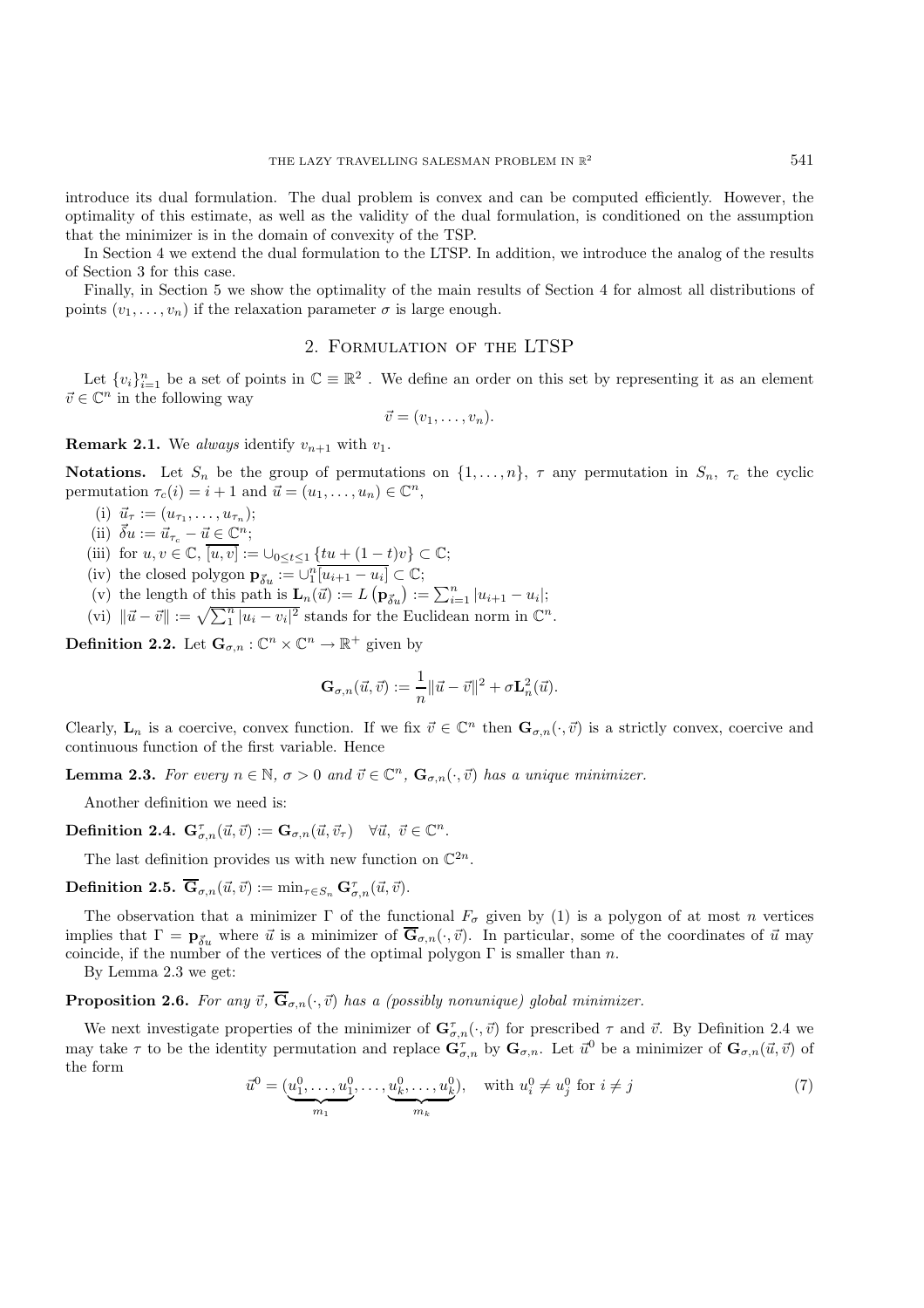

FIGURE 2. The orbit of the LTSP for small  $\sigma$  (solid line) and larger  $\sigma$  (dashed line). Note that the number of vertices reduced from 5 points for small  $\sigma$  to 4 points for larger  $\sigma$ .

with  $\sum_{j=1}^{k} m_j = n$ . Define  $M_l = m_1 + \ldots + m_{l-1}$ ,  $(m_0 = 0)$  for  $l = 1, \ldots, k$ . We cluster the set  $V := \{v_1, \ldots, v_n\}$ into  $k$  disjoint subsets as follows:

$$
V_l := \{v_{M_l+1}, \ldots, v_{M_{l+1}}\}; l = 1, \ldots, k.
$$

Define also

$$
\vec{u}^1 := \left(u_1^0, \ldots, u_k^0\right) \in \mathbb{C}^k.
$$

**Lemma 2.7.** *A minimizer*  $\vec{u}^0$  *of*  $\mathbf{G}_{\sigma,n}$  *of the form* (7) *satisfies, for*  $l = 1, \ldots, k$ :

$$
u_l^0 - \frac{1}{m_l} \sum_{j=1}^{m_l} v_{l,j} = \frac{n}{m_l} \sigma \mathbf{L}_n(\vec{u}^0)(e_l - e_{l+1})
$$
\n(8)

*where*

$$
e_l = \frac{u_l^0 - u_{l-1}^0}{|u_l^0 - u_{l-1}^0|}.\tag{9}
$$

The geometrical meaning is that the center of mass of the points in  $V_l$  lies on the bisection of the normal cone at  $u_l$  (see Fig. 1).

*Proof.* Let

$$
\mathbf{h}^{\sigma}(\vec{u}) = \frac{1}{n} \sum_{l=1}^{k} \sum_{v \in V_l} |u_l - v|^2 + \sigma \mathbf{L}_k^2(\vec{u})
$$
(10)

be a function  $\mathbf{h}^{\sigma}: \mathbb{C}^k \times \mathbb{C}^n \to \mathbb{R}^+$ . Evidently,  $\mathbf{h}^{\sigma}(\vec{u}^1) = \mathbf{G}_{\sigma,n}(\vec{u}^0)$  and  $\vec{u}^1$  is a minimizer of  $\mathbf{h}^{\sigma}$  on  $\mathbb{C}^k$  if and only if  $\vec{u}^0$  is a minimizer of  $\mathbf{G}_{\sigma,n}$  on  $\mathbb{C}^n$ . Note that, in contrast to  $\mathbf{G}_{\sigma,n}$  at  $\vec{u}^0$ ,  $\mathbf{h}^\sigma$  *is* differentiable at  $\vec{u}^1$ . The equality (8) follows by equating its derivative to zero.  $\Box$ 

We immediately get

**Corollary 2.8.** The center of mass of a minimizer  $\vec{u}_0$  of  $\mathbf{G}_{\sigma,n}$  coincides with the center of mass of  $\vec{v}$ , namely

$$
u_{0,cm} := \frac{1}{n} \sum_{i=1}^{n} u_i^0 = \frac{1}{n} \sum_{i=1}^{n} v_i := v_{cm}.
$$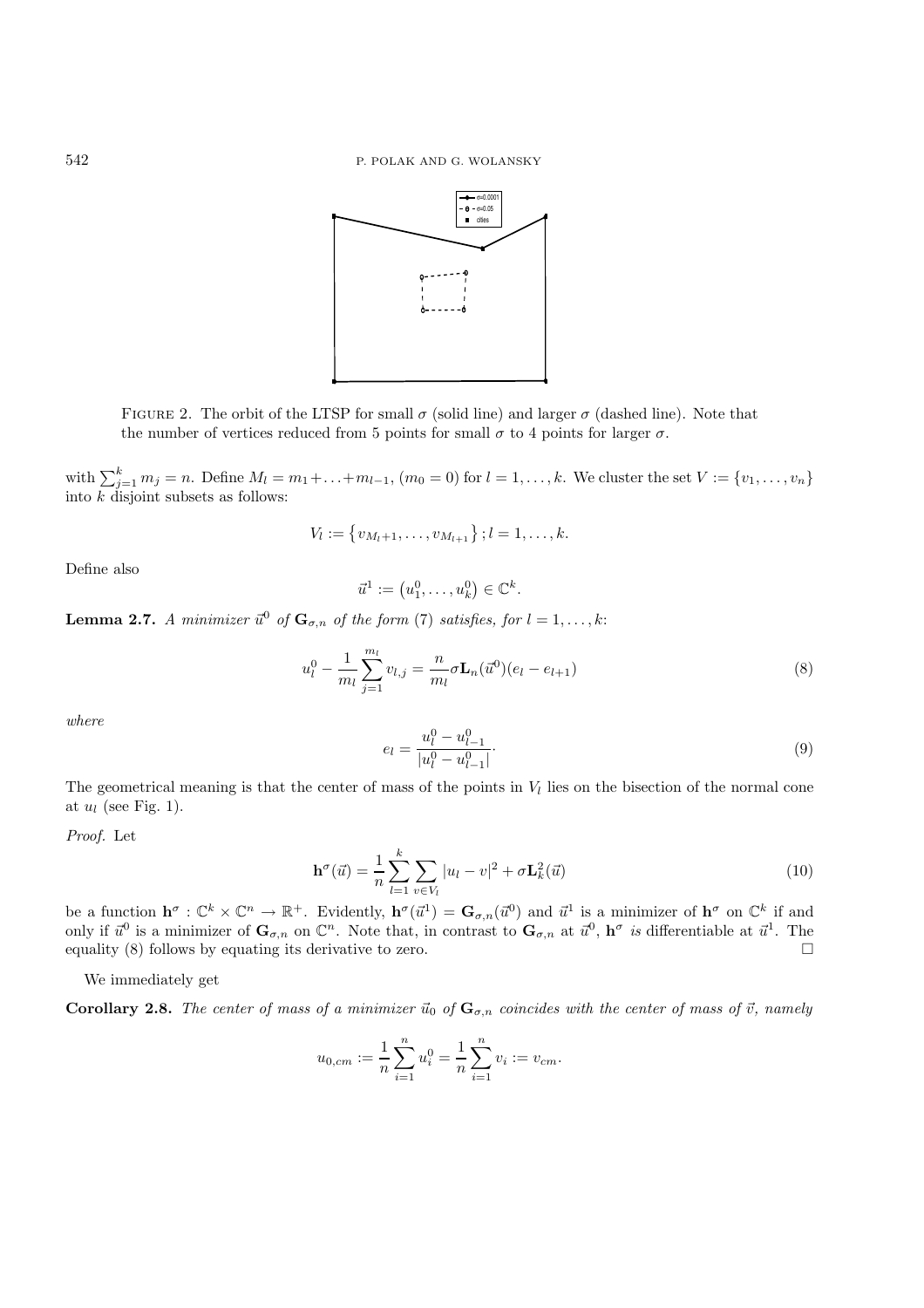### 3. Dual problem for the TSP

The inner product in  $\mathbb{C}^n$  is defined as

$$
\langle \vec{u}, \vec{v} \rangle := \sum_1^n \Re_e(v_i \overline{u}_i),
$$

with  $\overline{u}$  stands for the complex conjugate of  $u \in \mathbb{C}$ .

We recall some basic definitions:

Let  $f: \mathbb{C}^n \to R$ . The *subdifferential* of f at  $\vec{u}$  is given by

$$
\partial_{\vec{u}}f := \{ \vec{s} \in \mathbb{C}^n; \ f(\vec{y}) \ge f(\vec{u}) + \langle \vec{s}, \vec{y} - \vec{u} \rangle, \ \forall \vec{y} \in \mathbb{C}^n \}.
$$

Below we list some properties of  $\partial f$ :

#### **Lemma 3.1.**

- (1) If f is a convex function on  $\mathbb{C}^n$  then  $\partial_{\vec{u}} f \neq \emptyset$  for any  $\vec{u} \in \mathbb{C}^n$ .
- (2) If f is differentiable at  $\vec{u} \in \mathbb{C}^n$  then either  $\partial_{\vec{u}} f = \emptyset$  or  $\partial_{\vec{u}} f$  is a singleton, given by the gradient  $\{\nabla_{\vec{u}} f\}$ of  $f$  at  $\vec{u}$ .
- (3) If f is homogeneous of degree k then  $f(\vec{u}) = k^{-1} \langle \vec{u}, \vec{y} \rangle \quad \forall \vec{y} \in \partial_{\vec{u}} f$ .
- (4) If  $g(\vec{y}) \ge f(\vec{y})$   $\forall \vec{y} \in \mathbb{C}^n$  and  $g(\vec{u}) = f(\vec{u})$ , then  $\partial_{\vec{u}} f \subset \partial_{\vec{u}} g$ .

Recall the definition of the length function  $\mathbf{L}_n$  (notation (v)). The following lemma follows from Lemma 3.1.

**Lemma 3.2.** For  $\vec{u} = (u_1, \ldots, u_n) \in \mathbb{C}^n$ , set  $u_0 = u_n, u_1 = u_{n+1}$ . For  $i = 1, \ldots, n+1$  define  $e_i = \frac{u_i - u_{i-1}}{|u_i - u_{i-1}|} \in \mathbb{C}$ *if*  $u_i \neq u_{i-1}$ , while  $|e_i| \leq 1$ , *if*  $u_i = u_{i-1}$ . Then

$$
\partial_{\vec{u}}\mathbf{L}_n = \{\vec{s} \in \mathbb{C}^n; \ \vec{s} = (s_1, \ldots, s_n) \text{ where } s_i = e_i - e_{i+1}\}.
$$

Let

$$
W_0 = \left\{ \vec{u} = (u_1, \dots, u_n) \in \mathbb{C}^n, \ u_i \in \mathbb{C}, \ \sum_{1}^{n} u_i = 0 \right\}.
$$

We obtain, in particular,

**Corollary 3.3.** If  $\vec{s} \in \partial_{\vec{u}}\mathbf{L}_n$ , then  $\vec{s} \in W_0$ . If  $u_j \neq u_j$  for  $i \neq j$  and  $n > 1$ , then  $\partial_{\vec{u}}\mathbf{L}_n$  is a singleton, that is, *the gradient of*  $\mathbf{L}_n$  *exists at*  $\vec{u}$  *and*  $\partial_{\vec{u}} \mathbf{L}_n = {\nabla_{\vec{u}} \mathbf{L}_n}$ .

We can identify, therefore,  $\vec{s} \in \partial_{\vec{u}} L_n$  with a closed polygon  $p_{\vec{s}}$  whose vertices are given in terms of the corresponding ordered sequence  $\vec{s} = \vec{\delta}e$ . Here,  $s_i = e_{i+1} - e_i$  where  $e_i$  are given, in terms of  $\vec{u}$ , by (9) (see notation (iv)).

For any such polygon **p**, consider the minimal circle which bound **p** (M.B.C.). Let  $\rho(\mathbf{p})$  be the radius of this circle.

**Definition 3.4.** The function  $R: \mathbb{C}^n \to \mathbb{R}^+ \cup \{\infty\}$  is

$$
R(\vec{s}) = \begin{cases} \rho(\mathbf{p}_{\vec{s}}); & \text{if } \vec{s} \in W_0 \\ +\infty; & \text{if } \vec{s} \notin W_0. \end{cases}
$$

**Proposition 3.5.** Let  $\vec{s} \in \partial_{\vec{u}} L_n$  where  $\vec{u} = \{u_1, \ldots, u_n\}$ . Assume  $u_i \neq u_j$  for some  $i, j \in \{1, \ldots, n\}$ . Then  $R(\vec{s}) = 1.$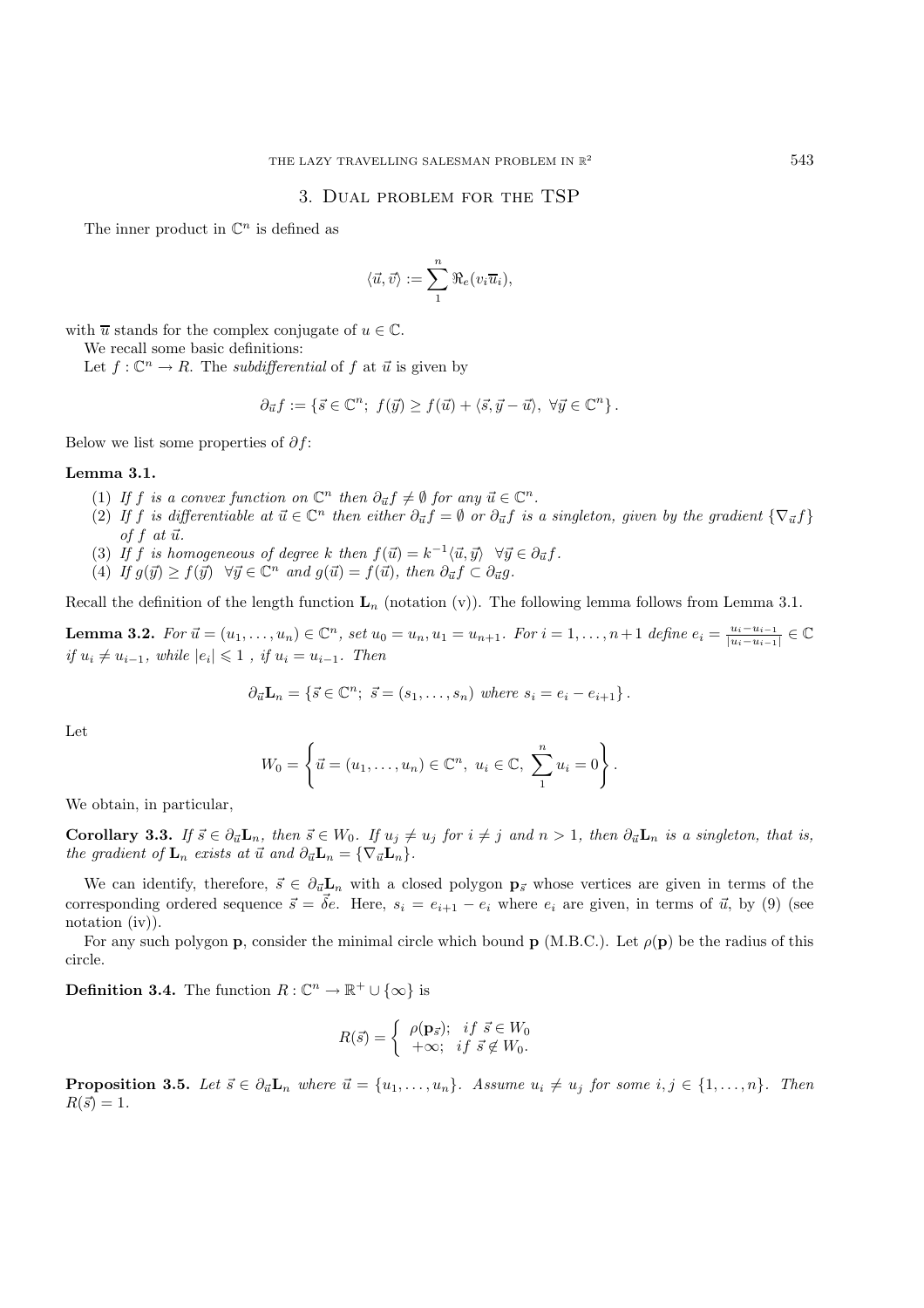*Proof.* First note that  $\vec{s} \in W_0$  hence  $R(\vec{s}) < \infty$ . By definition of  $\mathbf{p}_{\vec{s}}$ , the vertices of this polygon are given by the vectors  $e_i$ , which are contained in the unit disk. Hence the unit circle contains this polygon. We now show that this is the minimal circle. Consider the set  $I := \{i_1, \ldots, i_m\} \subset \{1, \ldots, n\}, i_{m+1} \equiv i_1$ , such that  $|e_{i_k}| = 1$ . All we have to show now is that any  $\pi$ -arc of the unit circle contains at least one of the vectors  $e_{i_k}$ . Assume the contrary. Then there exists  $l \in \mathbb{C}$  for which  $\langle l, e_{i_k} \rangle > 0$  for  $k = \{1, \ldots, m\}$ . Hence  $\langle u_{i_k} - u_{i_{k-1}}, l \rangle > 0$ . It follows that  $\sum_{k=1}^{m} \langle u_{i_{k+1}} - u_{i_k}, l \rangle > 0$ . However,  $\sum_{k=1}^{m} (u_{i_{k+1}} - u_{i_k}) = \sum_{k=1}^{n} (u_{k+1} - u_k) = 0$ .

**Corollary 3.6.** *If*  $\vec{s} \in \partial_{\vec{u}}[\mathbf{L}_n^2/2] = \mathbf{L}_n(\vec{u})\partial_{\vec{u}}\mathbf{L}_n$  then  $\mathbf{L}_n(\vec{u}) = R(\vec{s})$ *.* 

Using the 1-homogeneity of  $L$  with Lemma 3.1-(3) we also have:

$$
\langle \vec{u}, \vec{s} \rangle = \mathbf{L}_n(\vec{u}) \quad \forall \vec{s} \in \partial_{\vec{u}} \mathbf{L}_n. \tag{11}
$$

Similarly,  $\mathbf{L}_n^2/2$  is 2-homogeneous, hence

$$
\langle \vec{u}, \vec{s} \rangle = \mathbf{L}_n^2(\vec{u}) \quad \forall \vec{s} \in \partial_{\vec{u}} \mathbf{L}_n^2 / 2. \tag{12}
$$

Let us recall the definition of the Legendre-Fenchel transform  $f^*$  of a function  $f: \mathbb{C}^n \to \mathbb{R}$ :

$$
f^*(\vec{s}) = \sup \{ \langle \vec{s}, \vec{v} \rangle - f(\vec{v}) \; ; \; \vec{v} \in \mathbb{C}^n \} \,. \tag{13}
$$

Recall also the *convex hull* of a function  $f: \mathbb{C}^n \to \mathbb{R}$ :

$$
f^{c}(\vec{s}) = \sup_{h} \{ h(\vec{v}) \; ; \quad h \text{ convex and } h \le f \text{ on } \mathbb{C}^{n} \; \}.
$$
 (14)

We summarize below the main properties of  $f^*$ . Most of the proofs can be found in [6], Chapter X.

**Lemma 3.7.** *Suppose* f *is bounded from below by some affine function. Then*

- $(1)$   $f^*$  *is a convex function;*
- (2)  $f^{**} = f^c$ ;
- (3)  $\partial_{\vec{v}} f \neq \emptyset \Longleftrightarrow f^c(\vec{v}) = f(\vec{v});$
- $(4)$   $\vec{s} \in \partial_{\vec{v}} f \Longrightarrow \vec{v} \in \partial_{\vec{s}} f^*;$
- (5) *Given*  $\vec{v} \in \mathbb{C}^n$ , if there exists  $\vec{s}$  such that  $f(\vec{v}) + f^*(\vec{s}) = \langle \vec{v}, \vec{s} \rangle$  then  $f(\vec{v}) = f^c(\vec{v}) = f^{**}(\vec{v})$ . Moreover,  $\vec{v} \in \partial_{\vec{s}} f^*$  and  $\vec{s} \in \partial_{\vec{v}} f$ .

**Lemma 3.8.** *The Legendre-Fenchel transform of*  $\mathbf{L}_n^2/2$  *is given by* 

$$
\left[\frac{1}{2}\mathbf{L}_n^2\right]^* (\vec{s}) = \left[\frac{1}{2}\mathbf{L}_n^2\right](\vec{u}) = \frac{1}{2}R^2(\vec{s})
$$

*for any*  $\vec{u} \in \partial_{\vec{s}} [R^2/2].$ 

*Proof.* First we note that  $\partial_{\vec{u}}\mathbf{L}_n \subset W_0$ . By (12), the convexity of  $\mathbf{L}_n^2$  and Lemma 3.7-(3) we obtain, for  $\vec{s} \in \partial_{\vec{u}}[\mathbf{L}_n^2/2],$ 

$$
\left[\mathbf{L}_n^2/2\right]^*(\vec{s}) = \langle \vec{s}, \vec{u} \rangle - \mathbf{L}_n^2(\vec{u})/2 = \mathbf{L}_n^2(\vec{u})/2.
$$

By Corollary 3.6 we get the desired result for  $s \in W_0$ .

Next we observe that  $\mathbf{L}_n(\vec{w}) = 0$  for any  $\vec{w} \in W_0^{\perp}$ . If  $\vec{s} \notin W_0$  let  $\vec{w} \in W_0^{\perp}$  for which  $\langle \vec{s}, \vec{w} \rangle = \delta > 0$ . Then, by (13),

$$
\left[\frac{1}{2}\mathbf{L}_n^2\right]^*(\vec{s}) \ge \langle \vec{s}, \alpha \vec{w} \rangle - \frac{1}{2}\mathbf{L}_n^2(\alpha \vec{w}) = \alpha \langle \vec{s}, \vec{w} \rangle = \alpha \delta
$$

for any  $\alpha > 0$ . Letting  $\alpha \to \infty$  we obtain  $[\mathbf{L}_n^2]^*(\vec{s}) = \infty$  for  $\vec{s} \notin W_0$ .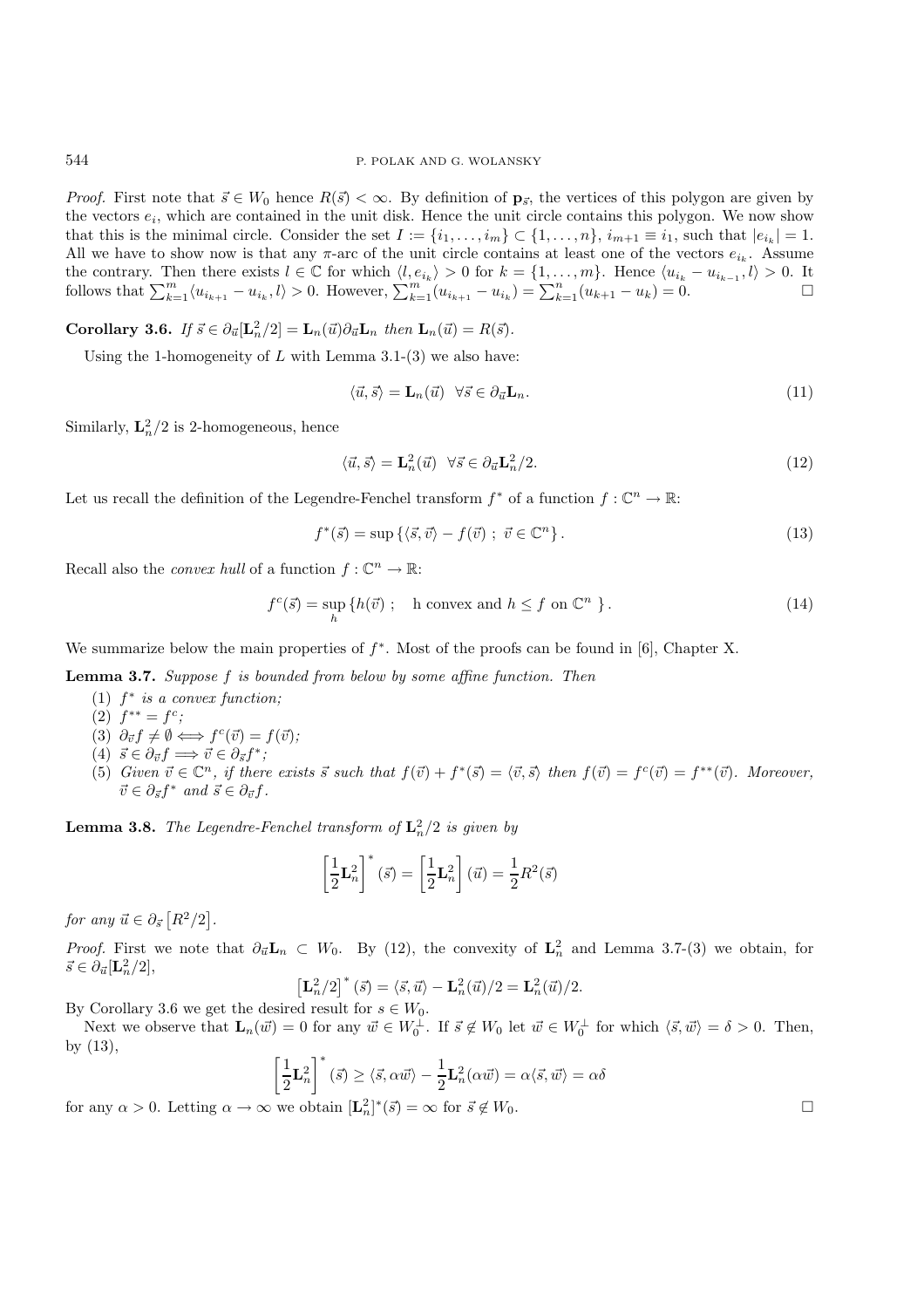Next define

$$
T(\vec{u}) = \min\left(\mathbf{L}_n^2(\vec{u}_\tau)/2 \; ; \; \tau \in S_n\right).
$$

Evidently, T is not, in general, a convex function on  $\mathbb{C}^n$ , since a minimum of a family of convex functions is not necessarily convex. However,  $T^*$  is defined and convex (by Lem. 3.7 (1)). In Lemma 3.9 below we state that  $T^*(\vec{s})$  can be interpreted in terms of the *maximal* radius of the minimal circles which bound all polygons obtained by permutations of the components of  $\vec{s}$ .

**Lemma 3.9.** *The Legendre-Fenchel transform of* T *is a convex function, given by*

$$
T^*(\vec{s}) = \frac{1}{2} \max_{\tau \in S_n} R^2(\vec{s}_{\tau}).
$$

*Proof.* By definition:

$$
T^*(\vec{s}) = \sup_{\vec{u}} \left\{ \langle \vec{s}, \vec{u} \rangle - \min_{\tau} \left[ \mathbf{L}_n^2(\vec{u}_\tau)/2 \right] \right\} = \max_{\tau \in S_n} \sup_{\vec{u}} \left\{ \langle \vec{s}, \vec{u} \rangle - \left[ \mathbf{L}_n^2(\vec{u}_\tau)/2 \right] \right\}.
$$

Now we use  $\langle \vec{s}, \vec{u} \rangle = \langle \vec{s}_{\tau}, \vec{u}_{\tau} \rangle$  for any  $\tau \in S_n$  to obtain:

$$
T^*(\vec{s}) = \max_{\tau \in S_n} \sup_{\vec{u}} \left\{ \langle \vec{s}_{\tau}, \vec{u}_{\tau} \rangle - \left[ \mathbf{L}_n^2 (\vec{u}_{\tau}) / 2 \right] \right\} = \max_{\tau \in S_n} \sup_{\vec{u}} \left\{ \langle \vec{s}_{\tau}, \vec{u} \rangle - \left[ \mathbf{L}_n^2 (\vec{u}) / 2 \right] \right\}
$$

$$
= \max_{\tau} \left[ \frac{1}{2} \mathbf{L}_n^2 \right]^* (\vec{s}_{\tau})
$$

and the result follows from Lemma 3.8.

We turn now to the dual representation of the TSP. Let  $T^c$  be the convex hull of T. Note that  $T^c(\vec{u}) \leq T(\vec{u})$ for any  $\vec{u} \in \mathbb{R}^n$ . Define:

$$
D_0 = \{ \vec{u} \in \mathbb{C}^n ; \quad T^c(\vec{u}) = T(\vec{u}) \}.
$$
\n
$$
(15)
$$

Next, define

$$
\mathbf{H}(\vec{s}, \vec{v}) = \langle \vec{s}, \vec{v} \rangle - T^*(\vec{s}). \tag{16}
$$

Evidently, **H** is a concave and coercive function of the first argument. Hence, for any fixed  $\vec{v} \in \mathbb{C}^n$ , a maximizer  $\vec{s} \in W_0$  of  $\mathbf{H}$  exists.

**Definition 3.10.** Given  $\vec{v} \in \mathbb{C}^n$ , a permutation  $\tau \in S_n$  is *ordered well* for  $\vec{v}$  if  $T(\vec{v}) = \mathbf{L}_n^2(\vec{v}_\tau)/2$ . The vector  $\vec{v} \in \mathbb{C}^n$  is *ordered* if  $T(\vec{v}) = \mathbf{L}_n^2(\vec{v})/2$ .

Similarly,  $\tau$  is a *cyclic order* for  $\vec{s} \in W_0$  if  $T^*(\vec{s}) = R^2(\vec{s}_\tau)/2$ , and  $\vec{s} \in W_0$  is \*-*ordered* if  $R^2(\vec{s})/2 = T^*(\vec{s})$ .

From Lemma 3.1-(4), the convexity of  $L_n$  and Definition 3.10 we obtain

**Lemma 3.11.** *If*  $\vec{v}$  *is ordered then*  $\partial_{\vec{v}}T \subset \partial_{\vec{v}}\mathbf{L}_n^2/2$ .

Recall that  $\partial_{\vec{v}}T$  can be an empty set (even though  $\partial_{\vec{v}}\mathbf{L}_{\mathbf{n}}$  is never empty). By Lemmas 3.11 and 3.7 we obtain

**Corollary 3.12.**  $\vec{v} \in D_0$  *if and only if*  $\partial_{\vec{v}}T \neq \emptyset$ . In this case, the following claims are equivalent:

 $(i)$   $\vec{s} \in \partial_{\vec{v}} T;$ 

(ii) 
$$
\vec{v} \in \partial_{\vec{s}}T^*
$$
;

- (iii)  $T(\vec{v}) + T^*(\vec{s}) = \langle \vec{s}, \vec{v} \rangle;$
- $(iv)$   $\vec{s}$  *is a maximizer of*  $\mathbf{H}(\cdot, \vec{v})$  *on*  $W_0$ ;
- $(v)$ **H** $(\vec{s}, \vec{v}) = T(\vec{v}).$

The main theorems of this section are:

**Theorem 3.13.** *If*  $\vec{v} \in D_0$  *is ordered then there exists*  $\vec{s} \in \partial_{\vec{v}}T$  *which is* \*-*ordered.*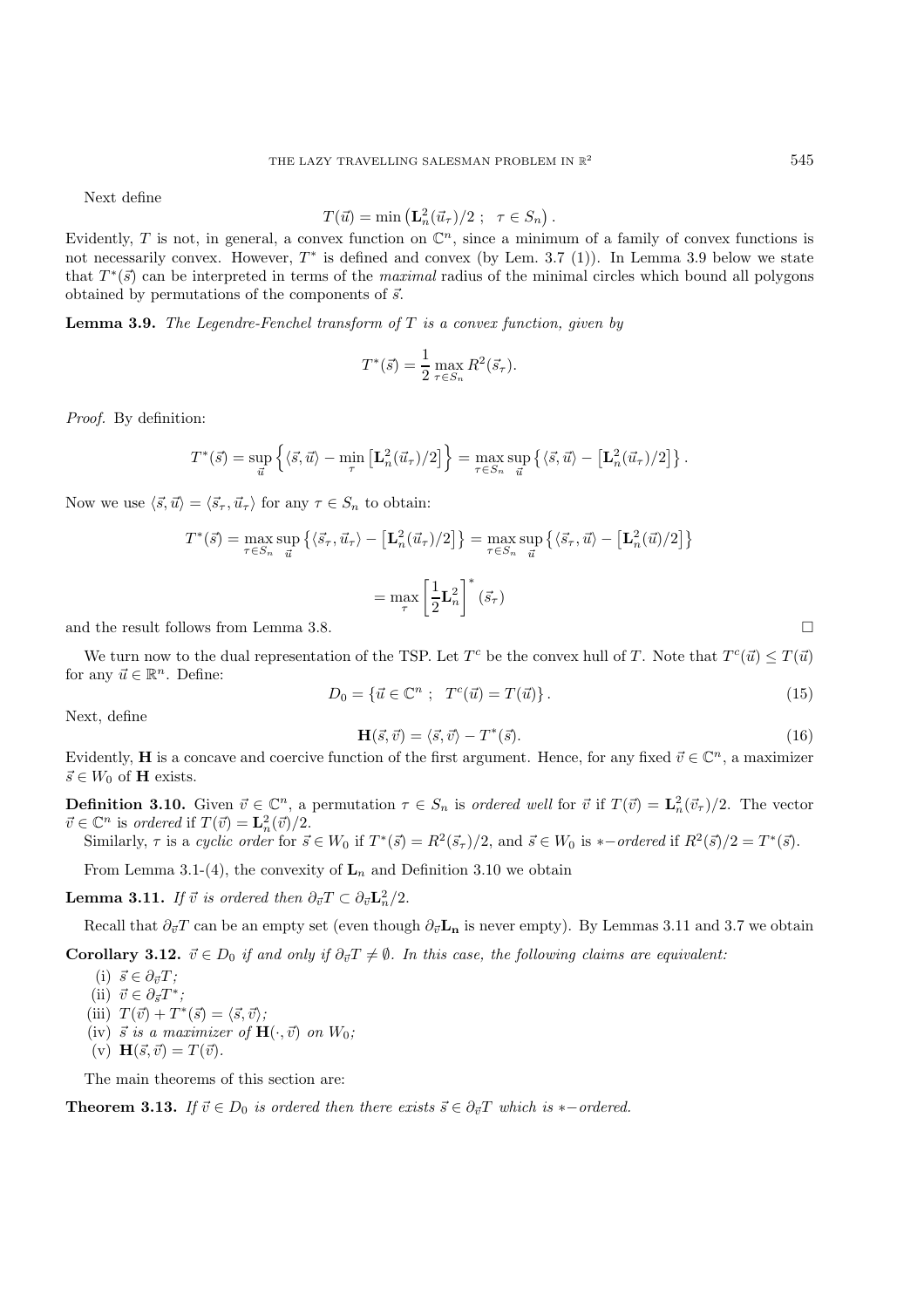An interesting conclusion is the following:

**Theorem 3.14.** Let  $\vec{v} = (v_1, \ldots, v_n) \in D_0$  satisfy  $v_i \neq v_j$  for  $i \neq j$ . Then there is a unique maximizer  $\vec{s}_0$  of  $\mathbf{H}(\cdot, \vec{v})$  (16)*.* Moreover, if  $\tau$  is ordered well for  $\vec{v}$  then it is also a cyclic order for  $\vec{s}_0$ .

The next theorem provides us with a natural lower bound for the optimal solution of the TSP:

**Theorem 3.15.** *Given*  $\vec{v} \in \mathbb{C}^n$ *, then for any*  $\vec{s} \in W_0$ :

$$
T(\vec{v}) \ge \frac{\langle \vec{s}, \vec{v} \rangle^2}{4T^*(\vec{s})}.\tag{17}
$$

*Moreover, this is a sharp estimate if*  $\vec{v} \in D_0$ *.* 

*Proof of Theorem* 3.13. By definition of the Legendre-Fenchel transform, Lemma 3.7-(2), the convexity of  $\mathbf{L}_n^2$ and Lemma 3.8, for any  $\vec{s} \in W_0$ :

$$
\langle \vec{s}\prime, \vec{v} \rangle - R^2(\vec{s}\prime)/2 \leq \left[\mathbf{L}_n^2/2\right]^{**} (\vec{v}) = \mathbf{L}_n^2(\vec{v})/2.
$$

Since  $T^* \geq R^2/2$  by definition, it follows that

$$
\langle \vec{s}, \vec{v} \rangle - R^2(\vec{s})/2 \ge \mathbf{H}(\vec{s}, \vec{v}), \tag{18}
$$

so

$$
\mathbf{L}_n^2(\vec{v})/2 \ge \mathbf{H}(\vec{s}, \vec{v})\tag{19}
$$

holds for any  $\vec{s} \in W_0$ . On the other hand,  $\vec{s} \in \partial_{\vec{v}} T$  implies, *via* Corollary 3.12, that the right hand side of (19) is maximized at  $\vec{s'} = \vec{s}$ , and  $\mathbf{H}(\vec{s}, \vec{v}) = T^{**}(\vec{v})$ . Since  $\vec{v} \in D_0$  then  $T^{**}(\vec{v}) \equiv T^c(\vec{v}) = T(\vec{v})$ . Since  $\vec{v}$  is ordered,  $\mathbf{L}_n^2(\vec{v})/2 = T(\vec{v})$ . As a result, there is an equality in (19) for  $\vec{s}$  =  $\vec{s}$ . In particular, it follows that there must be an equality in (18) for  $\vec{s'} = \vec{s}$  as well, so

$$
\langle \vec{s}, \vec{v} \rangle - R^2(\vec{s})/2 = \mathbf{H}(\vec{s}, \vec{v}),
$$

so  $T^*(\vec{s}) = R^2(\vec{s})/2$  by (16), which implies that  $\vec{s}$  is \*-ordered by definition.

*Proof of Theorem* 3.14. By definition,  $T^{**} \leq T \leq L_n^2/2$ . Assume first  $\vec{v}$  is ordered. Then, by assumptions,  $T^{**}(\vec{v}) = T(\vec{v}) = \mathbf{L}_n^2(\vec{v})/2$ . By Lemma 3.1-(4) it follows that  $\partial_{\vec{v}}T^{**} \subset \partial_{\vec{v}}T \subset \partial_{\vec{v}}\mathbf{L}_2^2/2$ . However, by Lemma 3.7 and convexity of  $T^{**}$  it follows that  $\partial_{\vec{v}}T^{**} \neq \emptyset$ . In addition, by Corollary 3.3,  $\partial_{\vec{v}}L_n^2/2 = {\nabla_{\vec{v}}L_n^2/2}$  is a singleton. Hence  $\partial_{\vec{v}}T^{**}$  is singleton as well. It follows that the maximizer  $\vec{s}_0 \in \partial_{\vec{v}}T^{**}$  of  $\mathbf{H}(\cdot, \vec{v})$  is singleton as well.

Now, if  $\vec{v}$  is not ordered, let  $\tau$  be an ordered well permutation for  $\vec{v}$ , so  $\vec{v}_{\tau}$  is ordered by definition. Since  $\mathbf{H}(\vec{s}, \vec{v}_{\tau}) = \mathbf{H}(\vec{s}_{\tau}, \vec{v})$ , it follows that  $\vec{s}_0$  is a maximizer of  $\mathbf{H}(\cdot, \vec{v}_{\tau})$  if and only if  $\vec{s}_{0,\tau}$  is a maximizer of  $\mathbf{H}(\cdot, \vec{v})$ . By Theorem 3.13 it follows that  $\vec{s}_{0,\tau}$  is \*-ordered, hence  $\tau$  is a cyclic order.

*Proof of Theorem* 3.15. First, note that

$$
T(\vec{v}) \ge T^{**}(\vec{v}) \ge \mathbf{H}(\vec{s}, \vec{v})
$$

for any  $\vec{s} \in W_0$ . So

$$
T(\vec{v}) \ge \max_{\lambda \in \mathbb{R}} \mathbf{H}(\lambda \vec{s}, \vec{v}) = \max_{\lambda \in \mathbb{R}} \left[ \lambda \langle \vec{v}, \vec{s} \rangle - \lambda^2 T^*(\vec{s}) \right] = \frac{\langle \vec{s}, \vec{v} \rangle^2}{4T^*(\vec{s})}.
$$

Finally, we already know that the equality is achieved for  $\vec{s} \in \partial_{\vec{v}} T$ , if  $\vec{v} \in D_0$ .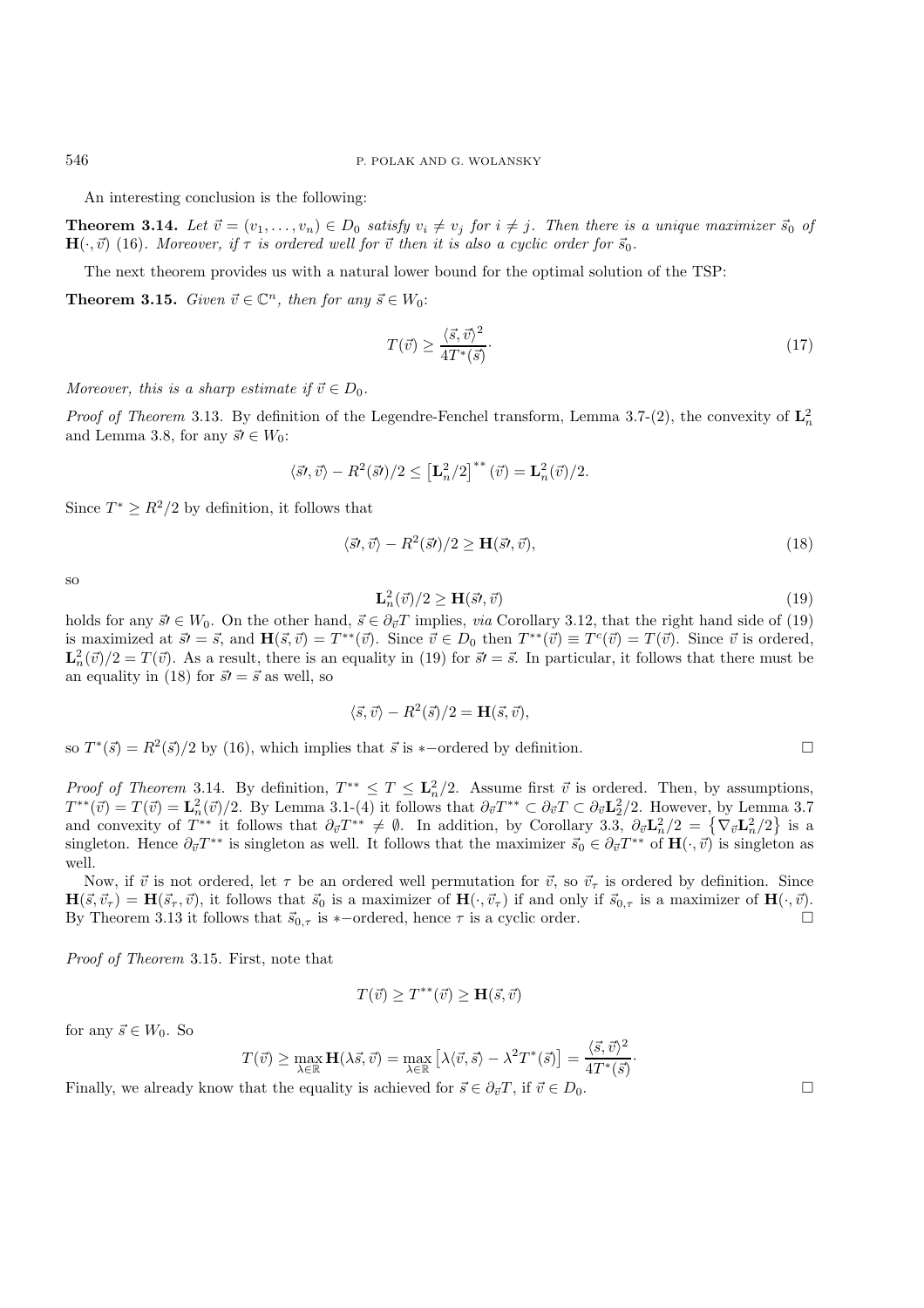

Figure 3. The minimal circle of the polygon in the figure is increased when reordering the edges and getting a convex polygon.

The significance of Theorems 3.14 and 3.15 is originated from the fact that the computation of  $T^*$ , in contrast to the computation of  $T$ , is efficient.

To compute  $T^*(\vec{s})$  it is necessary to compute the radius of the minimal bounding circle (M.B.C)  $R(\vec{s}_\tau)$  for all the polygons obtained by permutations  $\tau \in S_n$  of the edges  $(v_1,\ldots,v_n)$ . It is known (see [8]) that, for a *given* n–gon in the plane, the radius of its M.B.C. can be computed by  $O(n \log n)$  calculations. Recently, it was improved to  $O(n)$  [11]. So, the apparent difficulty in the computation of  $T^*$  seems to be originated from the necessity to perform all permutations, which is, of course, an exponentially large set.

However, the computational cost of  $T^*$  is only linear! This is the result of the following:

**Proposition 3.16.** *Given*  $\vec{s} = (s_1, \ldots, s_n) \in W_0$ , there exists a unique convex n–*gon whose edges are composed* of the coordinates  $s_j$  of  $\vec{s}$ . The maximal bounding circle corresponding to this polygon is the maximal possible one within all rearrangements of the coordinates of  $\vec{s}$ .

There is a simple way to construct this convex polygon. Let  $\vec{s} = (|s_1|e^{i\theta_1}, \ldots, |s_n|e^{i\theta_n})$ . Then all we have to do is just to permute the coordinates  $i \to \tau(i)$  so that  $0 \leq \theta_{\tau(i)} \leq \theta_{\tau(i+1)} < 2\pi$ ,  $i = 1, ..., n-1$ . The polygon corresponding to  $\vec{s}_{\tau}$  is the required convex one.

It should be emphasized, however, that the above convex polygon is not, in general, the only one corresponding to a maximal M.B.R (see Fig. 3 below). Nevertheless, since  $v_i \neq v_j$  for all components of  $\vec{v}$ , it follows that the maximizer  $\vec{s}$  of  $\mathbf{H}(\cdot \vec{v})$  is the gradient of  $\mathbf{L}_n^2/2$  at the ordered well rearrangement of  $\vec{v}$ , and *all* the vertices of the corresponding polygon are on a circle by Lemma 3.2.

*Proof.* <sup>3</sup> Let **p** be the optimal polygon (of maximal radius of the minimal bounding circle C). Let  $p_1, \ldots, p_k$ ,  $k \leq n$ , be the vertices of **p** on C. Let D be the closed disk bounded by C. Evidently, D is also the minimal disk which contains the points  $p_1, \ldots, p_k$ . Moreover, if we add a point  $p_{k+1} \notin D$  then the minimal disk containing  $p_1, \ldots, p_{k+1}$  is of radius larger than D.

For any  $i \in \{1, \ldots, k-1\}$ , let  $V_i$  be the set of indices j such that

$$
p_{i+1} - p_i = \sum_{j \in V_i} s_j.
$$

Evidently,  $\bigcup_{i=1}^{k} V_i = \{1, ..., n\}$  and  $V_i \cap V_j = \emptyset$  for  $i \neq j$ . We note two facts:

(i) A permutation within each of the sets  $V_i$  preserves the points  $p_1,\ldots,p_k$ . It follows that such permutations do not decrease the radius of the bounding circle  $C$ . Since  $C$  is the maximal bounding circle

<sup>3</sup>We are thankful to Prof. A. Leizerowitz for helping us with this proof.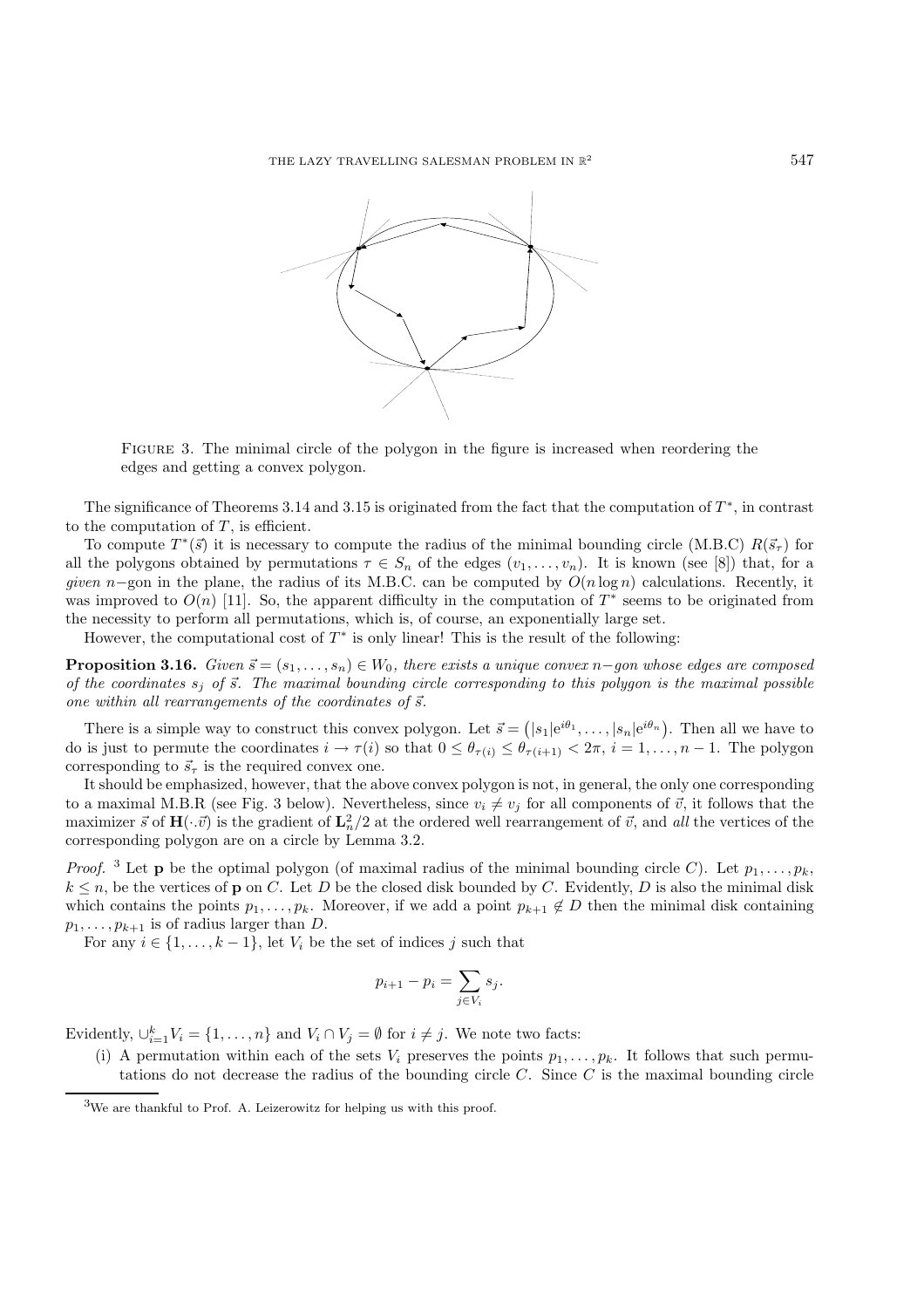by assumption, then any such permutation leaves  $C$  invariant. In particular, we can arrange the indices within each  $V_i$  such that the corresponding directions of  $s_j, j \in V_i$  are in cyclic order without changing C.

(ii) If the directions of  $s_j, j \in V_i$  are so ordered, then the argument of the first vector  $s \in V_{i+1}$  is larger that the argument of the last vector s' in  $V_i$ . For otherwise we have that  $p_i + s \notin D$ , hence C is not the maximal bounding circle, contradicting the assumption.

From the above we see that the optimal arrangement of  $s_i$  can be made in cyclic order. It is easy to see that such an arrangement yields, necessarily, a convex polygon (in fact, the only possible one).  $\Box$ 

## 4. Dual representation of the LTSP

We turn now to the LTSP. First, recall the definition of  $\epsilon$  – Moreau-Yosida regularization [6], Chapter X of a convex function f on, say,  $\mathbb{C}^n$ :

$$
f_{\varepsilon}(\vec{v}) := \inf_{\vec{u}} \left[ \frac{1}{2\epsilon} ||\vec{u} - \vec{v}||^2 + f(\vec{u}) \right].
$$

Below we list some of the properties of  $f_{\varepsilon}$ :

## **Lemma 4.1.**

- (i) If f is convex then  $f_{\varepsilon}$  is convex and differentiable with a continuous derivative.
- (ii) Let  $\vec{u}(\vec{v})$  given by  $f_{\varepsilon}(\vec{u}) = \frac{1}{2\varepsilon} ||\vec{u}(\vec{v}) \vec{v}||^2 + f(\vec{u}(\vec{v}))$ . Then  $\nabla f_{\varepsilon}(\vec{v}) = \epsilon^{-1}(\vec{v} \vec{u}) \in \partial_{\vec{u}} f$ .
- (iii) *The Legendre-Fenchel transform of*  $f_{\varepsilon}$  *is*  $f_{\varepsilon}^*(\vec{s}) = \frac{\varepsilon}{2} |\vec{s}|^2 + f^*(\vec{s})$ .

Recall now Definitions 2.2 and 2.4. For convenience we divide  $\mathbf{G}_{\sigma,n}^{\tau}$  by  $2\sigma$ :

$$
(2\sigma)^{-1}\mathbf{G}_{\sigma,n}(\vec{u},\vec{v}) := \frac{1}{2\sigma n} \|\vec{u} - \vec{v}\|^2 + \frac{1}{2}\mathbf{L}_n^2(\vec{u}).
$$

Then

$$
\Xi^{\sigma}(\vec{v}) := (2\sigma)^{-1} \inf_{\vec{u} \in \mathbb{C}^n} \mathbf{G}_{\sigma,n}(\vec{u}, \vec{v})
$$

is, in fact, the Moreau-Yosida regularization of  $\mathbf{L}_n^2(\cdot)/2$  with respect to the parameter  $\epsilon = n\sigma$ . From Lemmas 3.8 and 4.1-(iii) we have:

$$
\Xi^{\sigma,*}(\vec{s}) = \frac{n\sigma}{2} \|\vec{s}\|^2 + \frac{1}{2} R^2(\vec{s}).
$$
\n(20)

Likewise, by Definition 2.4,

$$
\Xi_{\tau}^{\sigma}(\vec{v}) := (2\sigma)^{-1} \inf_{\vec{u} \in \mathbb{C}^n} \mathbf{G}_{\sigma,n}^{\tau}(\vec{u}, \vec{v}); \quad \Xi_{\tau}^{\sigma,*}(\vec{s}) = \sup_{\vec{v} \in \mathbb{C}^n} \left[ \langle \vec{s}, \vec{v} \rangle - \Xi_{\tau}^{\sigma}(\vec{v}) \right], \tag{21}
$$

and

$$
\overline{\Xi}^{\sigma}(\vec{v}) := \min_{\tau \in S_n} \Xi^{\sigma}_{\tau}(\vec{v}); \quad \overline{\Xi}^{\sigma,*}(\vec{s}) = \sup_{\vec{v} \in \mathbb{C}^n} \left[ \langle \vec{s}, \vec{v} \rangle - \overline{\Xi}^{\sigma}(\vec{v}) \right] = \max_{\tau \in S_n} \Xi^{\sigma,*}(\vec{s}). \tag{22}
$$

Note that  $\overline{\Xi}^{\sigma}(\vec{v})$  is also the Moreau-Yosida regularization of T, given by

$$
\overline{\Xi}^{\sigma}(\vec{v}) = (2\sigma)^{-1} \min_{\vec{u} \in \mathbb{C}^n} \overline{\mathbf{G}}_{\sigma,n}(\vec{u}, \vec{v}).
$$
\n(23)

By Lemma 3.9, (22) and (20):

**Lemma 4.2.**  $\overline{\Xi}^{\sigma,*}(\vec{s}) = \frac{n\sigma}{2} ||\vec{s}||^2 + T^*(\vec{s})$  *is a strictly convex function on*  $\mathbb{C}^n$ .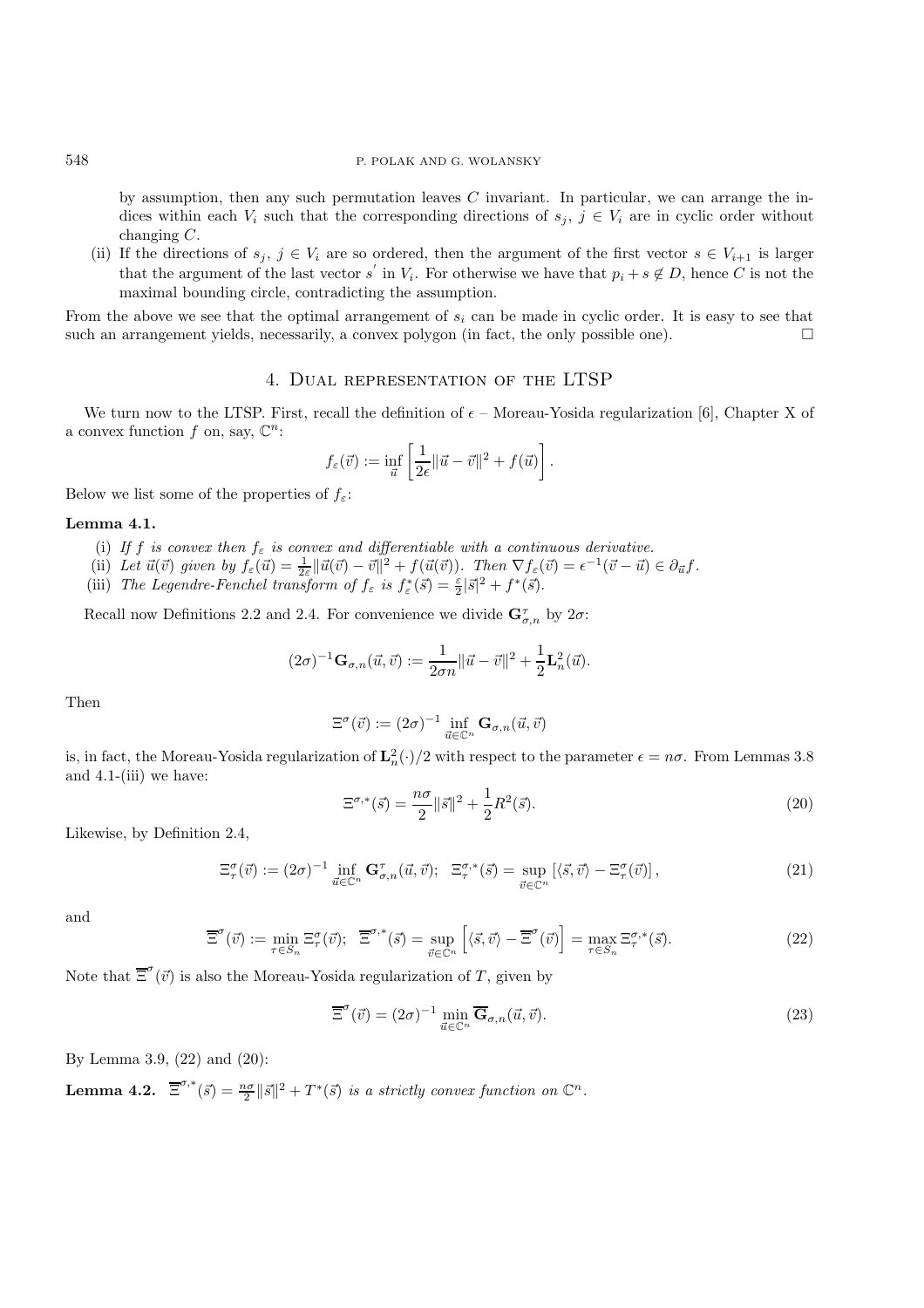The following definition is analogous to (part of) Definition 3.10:

**Definition 4.3.**  $\vec{v} \in \mathbb{C}^n$  is called  $\sigma$ -ordered if  $\Xi^{\sigma}(\vec{v}) = \overline{\Xi}^{\sigma}(\vec{v})$ . That is,  $\Xi^{\sigma}(\vec{v}) \leq \Xi^{\sigma}_{\tau}(\vec{v})$  for all  $\tau \in S_n$ .

We now describe the dual version of the LTSP. Let

$$
D_{\sigma} = \left\{ \vec{u} \in \mathbb{C}^n; \ \ \overline{\Xi}^{\sigma,c}(\vec{u}) = \overline{\Xi}^{\sigma}(\vec{u}) \right\}.
$$

and

$$
\mathbf{H}^{\sigma}(\vec{s},\vec{v}) = \langle \vec{s},\vec{v} \rangle - \left[ \frac{n\sigma}{2} |\vec{s}|^2 + T^*(\vec{s}) \right]. \tag{24}
$$

Note that this functional is strictly concave with respect to  $\vec{s} \in \mathbb{C}^n$  for any  $\vec{v} \in \mathbb{C}^n$ . Moreover,  $\mathbf{H}^{\sigma} > -\infty$  if  $\vec{s} \in W_0$ . It follows that the problem

$$
\max_{\vec{s}\in W_0} \mathbf{H}^{\sigma}(\vec{s}, \vec{v}) = \overline{\Xi}^{\sigma, **}(\vec{v})
$$
\n(25)

admits a *unique* solution  $\vec{s}_0 \in W_0$  for any  $\vec{v} \in \mathbb{C}^n$ . The analog of Theorem 3.13 is

**Theorem 4.4.** *Assume*  $\vec{v} \in D_{\sigma}$  *is*  $\sigma$ -*ordered, then the unique maximizer*  $\vec{s}$  *of*  $\mathbf{H}^{\sigma}(\cdot, \vec{v})$  *is* \*-*ordered, and the (unique)* minimizer of  $\overline{\mathbf{G}}_{\sigma,n}(\cdot,\vec{v})$  *is given by* 

$$
(u_1, \ldots, u_n) = \vec{u} := \vec{v} - \sigma n \vec{s}.\tag{26}
$$

*Proof.* Following the line of the proof of Theorem 3.13 we have

$$
\langle \vec{s'} , \vec{v} \rangle - \Xi^{\sigma,*}(\vec{s'}) \leq \Xi^{\sigma,**}(\vec{v}) = \Xi^{\sigma}(\vec{v}) = \overline{\Xi}^{\sigma}(\vec{v}) = \overline{\Xi}^{\sigma,**}(\vec{v})
$$
\n(27)

where the first equality follows from convexity of  $\Xi^{\sigma}$ , the second from the  $\sigma$ -order of  $\vec{v}$  and the third one from the assumption  $\vec{v} \in D_{\sigma}$ . In addition, it follows from (22)

$$
\langle \vec{v}, \vec{s} \prime \rangle - \Xi^{\sigma,*}(\vec{s} \prime) \geq \mathbf{H}^{\sigma}(\vec{s} \prime, \vec{v}).
$$

Hence,

$$
\mathbf{H}^{\sigma}(\vec{s}\prime,\vec{v})\leq\overline{\Xi}^{\sigma,**}(\vec{v}).
$$

Again, we know that the equality above holds for an unique  $\vec{s}$ . Hence, the equality holds for (27) where  $\vec{s}$  =  $\vec{s}$ as well. In particular

$$
\langle \vec{s}, \vec{v} \rangle - \Xi^{\sigma,*}(\vec{s}) = \langle \vec{s}, \vec{v} \rangle - \left(\frac{n\sigma}{2} \|\vec{s}\|^2 + \frac{1}{2}R^2(\vec{s})\right) = \overline{\Xi}^{\sigma,**}(\vec{v}) = \langle \vec{s}, \vec{v} \rangle - \left(\frac{n\sigma}{2} \|\vec{s}\|^2 + T^*(\vec{s})\right)
$$

where the first equality follows from (20), the second from the equality in (27) with  $\vec{s}$  =  $\vec{s}$  and the third equality from Lemma 4.2. Thus,  $\frac{1}{2}R^2(\vec{s}) = T^*(\vec{s})$  and  $\vec{s}$  is \*-ordered.

Now, Lemma 4.1-(ii), with  $f = \mathbf{L}_n^2/2$ ,  $f_{\varepsilon} = \Xi^{\sigma}$  and  $\varepsilon = n\sigma$  implies that

$$
\vec{v} = \sigma n \nabla_{\vec{v}} \overline{\Xi}^{\sigma} + \vec{u},\tag{28}
$$

where  $\vec{u}$  is the minimizer of  $\overline{\mathbf{G}}_{\sigma,n}(\cdot,\vec{v})$  (see (23)). But  $\vec{s} = \nabla_{\vec{v}} \Xi^{\sigma} = \nabla_{\vec{v}} \overline{\Xi}^{\sigma}$ , so our claim follows.

Evidently, the condition that  $\vec{v}$  is  $\sigma$ -ordered is not known *a priori*. However, if  $\vec{v} \in \mathbb{C}^n$  is given, and  $\tau \in S_n$ a permutation such that  $\vec{v}_{\tau}$  is  $\sigma$ -ordered, then, by definition,

$$
\sup_{\vec{s}\in\mathbb{C}^n} \mathbf{H}(\vec{s}\prime,\vec{v}) = \sup_{\vec{s}\prime\in\mathbb{C}^n} \mathbf{H}(\vec{s}\prime,\vec{v}_\tau)
$$

and the maximizer of the right hand side is given by  $\vec{s}_{\tau}$ , if  $\vec{s}$  is the maximizer of the left hand side. We obtain the analog of Theorem 3.14: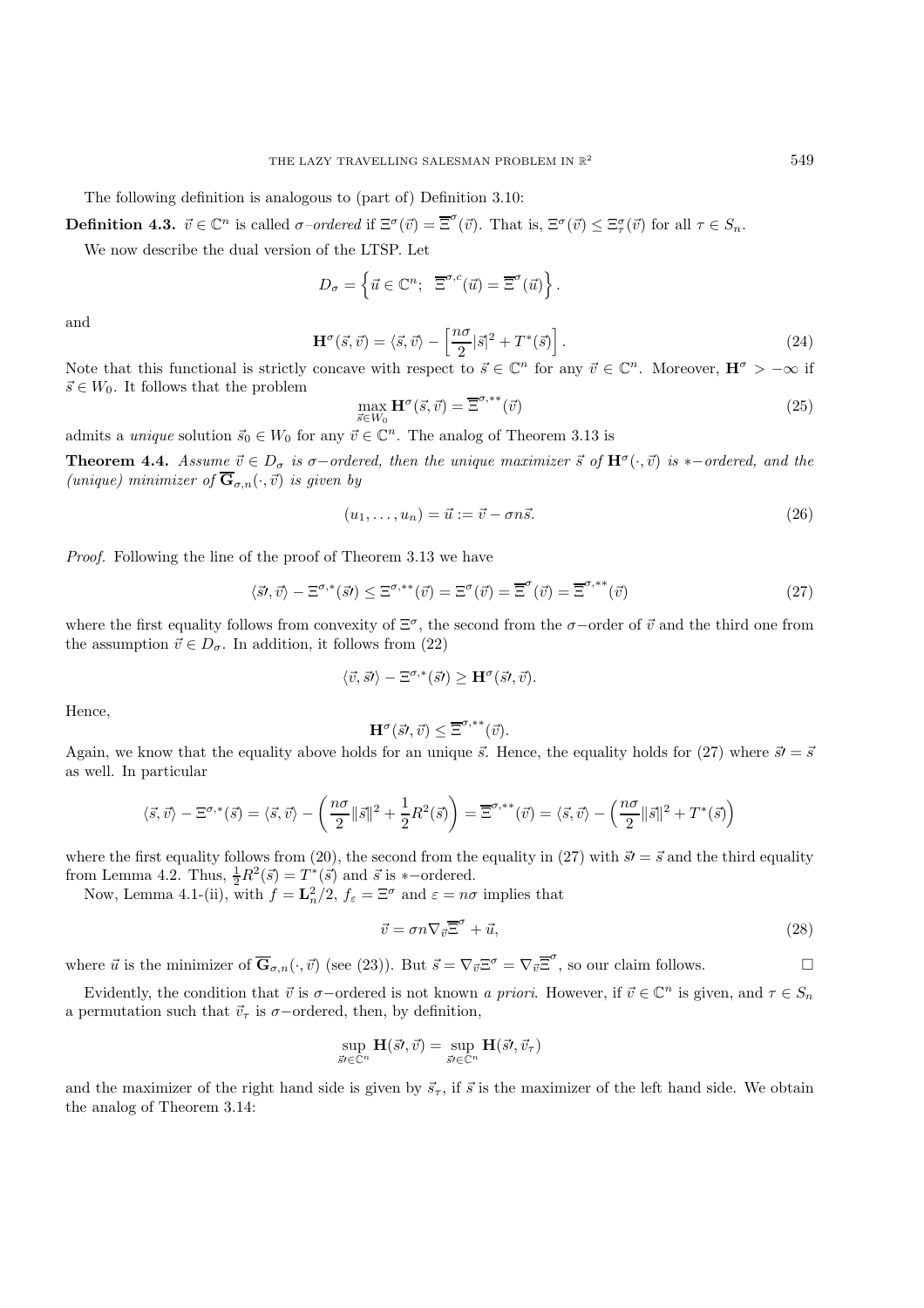**Theorem 4.5.** Let  $\vec{v} = (v_1, \ldots, v_n) \in D_{\sigma}$ . Let  $\vec{s}$  be the (unique) maximizer of the concave function  $\mathbf{H}^{\sigma}(\vec{s}, \vec{v})$  (24). *Then there exists a cyclic order*  $\tau$  *on*  $\vec{s}$  *such that the minimizer of*  $\overline{G}_{\sigma,n}$  *is given by* (26) *where*  $\vec{v}$  *and*  $\vec{s}$  *are replaced by*  $\vec{v}_{\tau}$  *and*  $\vec{s}_{\tau}$ *.* 

The analog of Theorem 3.15 also holds for a lower estimate on the minimum value of the LTSP. It is proved in, essentially, the same way:

**Theorem 4.6.** *Given*  $\vec{v} \in \mathbb{C}^n$ *, then for any*  $\vec{s} \in W_0$ :

$$
\overline{\Xi}^{\sigma}(\vec{v}) \ge \frac{\langle \vec{s}, \vec{v} \rangle^2}{4T^*(\vec{s}) + 2\sigma n ||\vec{s}||^2}.
$$

*Moreover, this is a sharp estimate if*  $\vec{v} \in D_{\sigma}$ .

## 5. Optimality conditions

In this section we investigate sufficient conditions for  $\vec{v} \in \mathbb{C}^n$  to be in  $D_{\sigma}$ . The first result is:

**Lemma 5.1.** For  $\sigma > 0$ , let  $\vec{u}$  be a minimizer of  $\overline{\mathbf{G}}_{\sigma,n}(\cdot,\vec{v})$ . Suppose its components are the vertices of a convex  $polygon \in \mathbb{C}$ *. Then*  $\vec{v} \in D_{\sigma}$ *.* 

*Proof.* From Lemma 3.7-(5), it is enough to prove the existence of such  $\vec{s}$  for which

$$
\overline{\Xi}^{\sigma}(\vec{v}) + \overline{\Xi}^{\sigma,*}(\vec{s}) = \langle \vec{v}, \vec{s} \rangle. \tag{29}
$$

We may assume, without limitation to generality, that  $\vec{v}$  is  $\sigma$ -ordered. Indeed, recall that  $\vec{v} \in D_{\sigma}$  if and only if  $\vec{v}_{\tau} \in D_{\sigma}$  for all  $\tau \in S_n$ , and we can always permute the components of  $\vec{v}$  to make it  $\sigma$ -ordered. Then  $\Xi^{\sigma}(\vec{v}) = \overline{\Xi}^{\sigma}(\vec{v})$ . Since  $\Xi^{\sigma}$  is both convex and continuously differentiable (see Lem. 4.1-i), then

$$
\Xi^{\sigma}(\vec{v}) + \Xi^{\sigma,*}(\vec{s}) = \langle \vec{v}, \vec{s} \rangle \tag{30}
$$

holds for  $\vec{s} = \nabla_{\vec{v}} \Xi$ . However, Lemma 4.1-ii with  $f = \mathbf{L}_n^2/2$  and  $\varepsilon = \sigma n$  implies, in addition, that

$$
\vec{s} = \nabla_{\vec{v}} \Xi^{\sigma} = \frac{\vec{v} - \vec{u}}{n\sigma} \in \partial_{\vec{u}} \left( \mathbf{L}_n^2 / 2 \right)
$$
\n(31)

where  $\vec{u}$  is the minimizer of  $\mathbf{G}_{\sigma,n}(\cdot,\vec{v})$ . We claim that  $\vec{s}$  is \*-ordered, hence  $\overline{\Xi}^{\sigma,*}(\vec{s}) = \Xi^{\sigma,*}(\vec{s})$  by Definition 3.10, (20) and Lemma 4.2, so (29) follows from (30).

The claim that, indeed,  $\vec{s}$  is \**−ordered* follows from the assumption that the components of  $\vec{u}$  constitute the vertices of a convex polygon,  $(31)$ , Lemma 2.7 and Proposition 3.16.

If we return to the TSP (Sect. 3), the analogous result holds also for  $D_0$  with respect to  $T = T(\vec{v})$ , namely:

**Claim.** If the components of  $\vec{v} \in \mathbb{C}^n$  constitute the vertices of a convex polygon in  $\mathbb{C}$ , then  $\vec{v} \in D_0$ .

Evidently, the case where all points  $v_i$  constitute vertices of a convex polygon is a trivial one for the Travelling Salesman Problem. So, the above sufficient condition for the validity of the dual formulation in Theorems 3.13 and 3.14, and the optimality of the estimate of Theorem 3.15 is not very useful.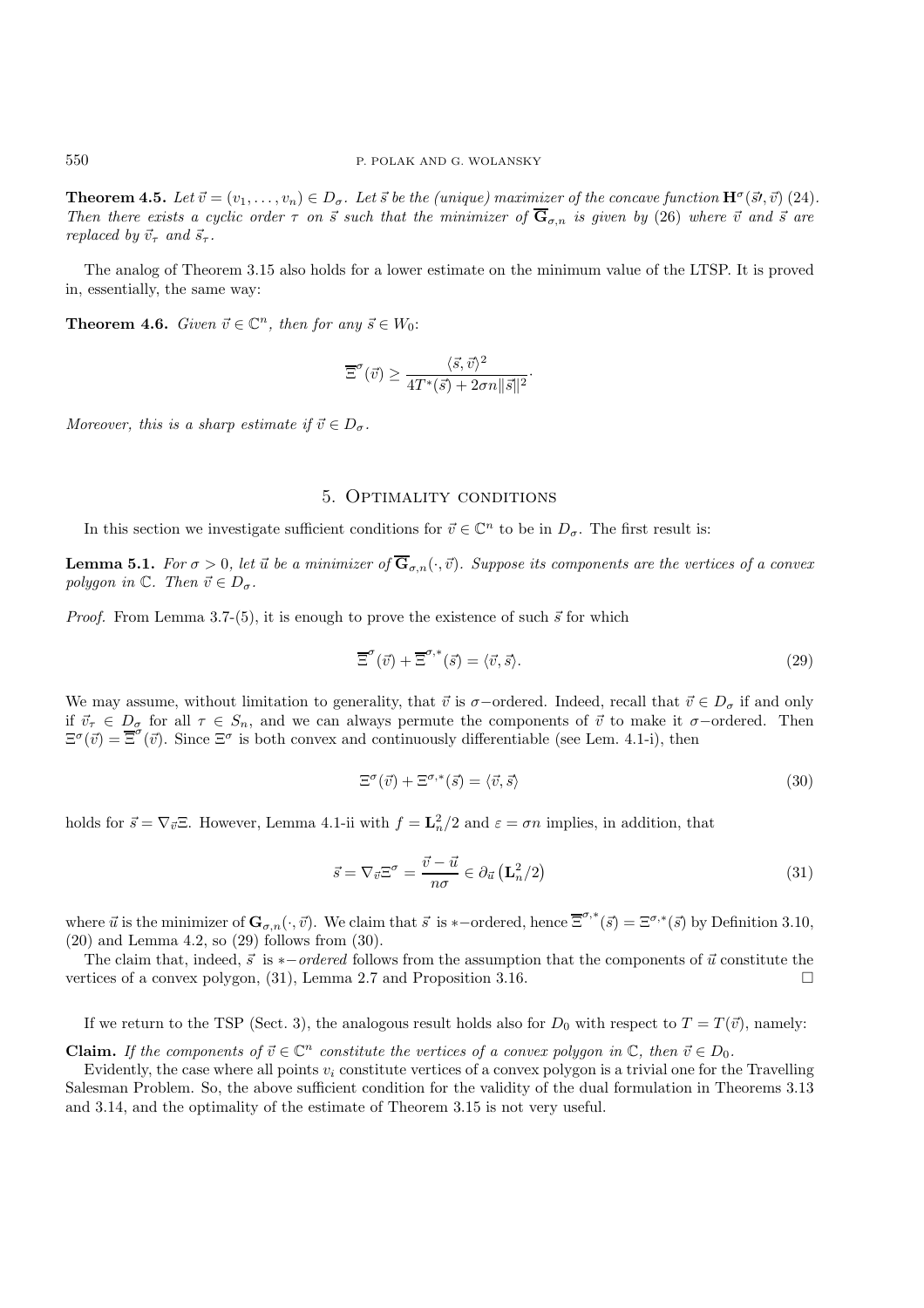However, in the case of the Lazy Travelling Salesman, the result of Lemma 5.1 is applied for the following:

**Theorem 5.2.** Let  $\vec{v} = (v_1, \ldots, v_n) \in \mathbb{C}^n$  such that no point  $v_i \in \mathbb{C}$  is in the center of mass of all other points. *Then for*  $\sigma$  *sufficiently large,*  $\vec{v} \in D_{\sigma}$ *.* 

In particular, we conclude that Theorems 4.4 and 4.5 can be applied, and Theorem 4.6 is optimal for almost all distributions of the points  $v_i$ , provided  $\sigma$  is large enough.

The proof of Theorem 5.2 is obtained from Lemma 5.1 and the following:

**Proposition 5.3.** *Assume that the set* {vi} *satisfies*

$$
|v_j - v_{c.m}|^2 > \frac{1}{n\sigma} \sum_{i=1}^n |v_i - v_{c.m}|^2, \quad \forall j = 1, ..., n
$$
 (32)

*where*

$$
v_{c.m} = \frac{1}{n} \sum_{i=1}^{n} v_i.
$$

*If*  $\vec{u}^0$  *is a minimizer of*  $\overline{\mathbf{G}}_{\sigma,n}(\cdot,\vec{v})$ *, then*  $u_i^0$  *are the vertices of a convex polygon.* 

*Proof.* Since  $\vec{u}^0$  is a minimizer it follows that

$$
\overline{\mathbf{G}}_{\sigma,n}(\vec{u}^0, \vec{v}) \leq \overline{\mathbf{G}}_{\sigma,n}(\vec{u}_{cm}, \vec{v}) = \frac{1}{n} \sum_{i=1}^n |v_i - v_{c.m}|^2.
$$

where  $\vec{u}_{cm} := (v_{cm}, \ldots, v_{cm}).$ 

In particular, there exists a permutation  $\tau$  (which we can take, with no loss of generality, as the identity  $\tau = I$ ) such that

$$
\min_{\vec{u}\in\mathbb{C}^n} \overline{\mathbf{G}}_{\sigma,n}(\vec{u},\vec{v}) = \mathbf{G}_{\sigma,n}^I(\vec{u}^0,\vec{v}) \le \frac{1}{n} |\vec{v} - \vec{u}_{c.m}|^2.
$$
\n(33)

In particular

$$
\sigma \mathbf{L}^2(\vec{u}^0) \leq \frac{1}{n} |\vec{v} - \vec{u}_{c.m}|^2
$$

and

$$
r^{2}(\vec{u}^{0}) := \max_{1 \leq i < j \leq n} |u_{i}^{0} - u_{j}^{0}|^{2} \leq \frac{1}{n\sigma} |\vec{v} - \vec{u}_{c.m}|^{2} =: M_{1}.
$$
\n(34)

By Corollary 2.8 and (34) we obtain that

$$
|u_i^0 - v_{c.m}|^2 \le r^2(\vec{u}^0) \le \frac{1}{n\sigma} |\vec{v} - \vec{u}_{c.m}|^2, \quad \forall i = 1, ..., n.
$$
 (35)

By (35) and the assumption of the proposition we obtain that there exists a disk  $B \subset \mathbb{C}$  which contains all the points  $u_i^0$ ,  $i = 1, \ldots, n$ , and non of the points  $v_j$ ,  $j = 1, \ldots, n$ .

Now, let  $\mathbf{C}^0 \subset \mathbb{C}$  be the convex hull of  $\{u_1^0, \ldots, u_n^0\}$ . Evidently,

$$
\mathbf{L}_n(\vec{u}^0) \ge L\left(\mathbf{C}^0\right) \tag{36}
$$

where  $L(\mathbf{C}^0)$  is the perimeter of  $\mathbf{C}^0$ . Let  $w_i$  be the closest point to  $v_i$  in  $\mathbf{C}^0$ , that is,  $w_i \in \mathbf{C}^0$  satisfies

$$
|v_i - w_i| \le |v_i - w| \quad \forall w \in \mathbf{C}^0. \tag{37}
$$

Let  $\vec{w} := (w_1, \ldots, w_n)$ . Then

$$
|\vec{v} - \vec{w}| \le |\vec{v} - \vec{u}^0|, \text{ so } |\vec{v}_\tau - \vec{w}_\tau| \le |\vec{v}_\tau - \vec{u}^0_\tau| \tag{38}
$$